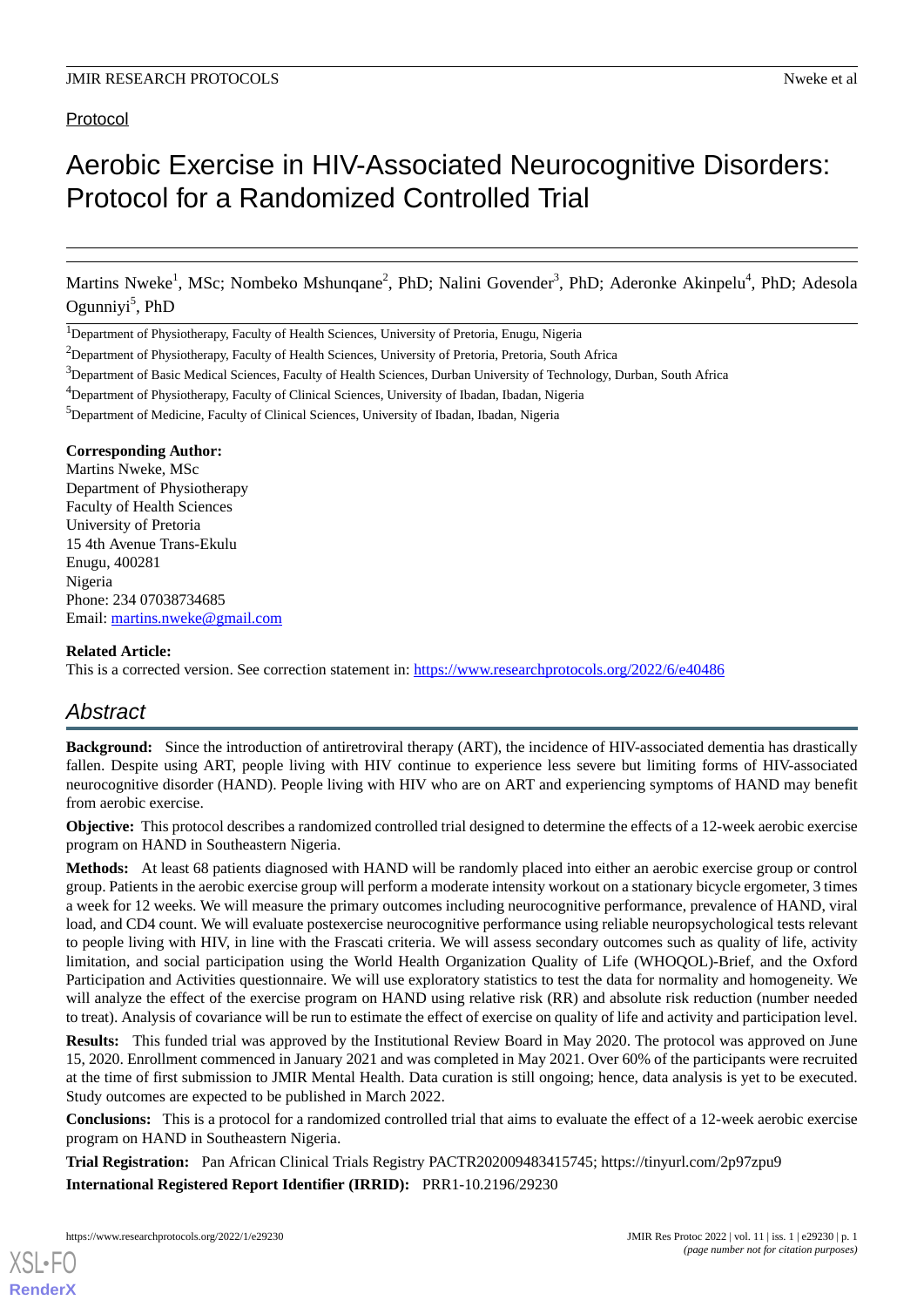(JMIR Res Protoc 2022;11(1):e29230) doi: [10.2196/29230](http://dx.doi.org/10.2196/29230)

HIV; neurocognitive disorder; exercise; rehabilitation; quality of life; activity limitation

# *Introduction*

#### **Background**

HIV-associated neurocognitive disorder (HAND) is a common neurological complication reported among people living with HIV [\[1](#page-9-0)]. Before antiretroviral therapy (ART) was introduced in 1996, HIV-associated dementia was a progressive disorder leading to death within 6 months [\[2](#page-9-1)]. Since the introduction of ART, the mean survival rate following HIV-associated dementia has increased, and milder forms of HAND have become more prevalent [\[1](#page-9-0),[3](#page-9-2)-[5\]](#page-9-3). Globally, approximately 50% of people living with HIV are affected by HAND, with rates varying across countries [\[6](#page-9-4)-[8\]](#page-9-5). In resource-constrained African settings, the burden of HAND ranges from 14% to 88.3% [\[1](#page-9-0)[,9](#page-9-6),[10\]](#page-9-7) in contrast with 19% to 52% in resource-limited countries [\[11](#page-9-8),[12\]](#page-9-9). In sub-Saharan Africa, HAND affects between 18.8% and 88.3% of people living with HIV, with a pooled prevalence of 53% [[13\]](#page-9-10). In Nigeria, the prevalence of HAND fluctuates with ART use and lies between 21.5% and 71.7% [\[1](#page-9-0),[14](#page-9-11)[,15](#page-9-12)]. People living with HIV who have HAND often present with cognitive impairment as well as behavioral and motor abnormalities such as memory loss, impulsiveness, irritability, visuospatial difficulty, dyscalculia, and difficulty with concentration and attention [[2,](#page-9-1)[3](#page-9-2)]. Impaired cognitive ability impacts quality of life (QoL) and treatment adherence [\[16](#page-9-13)]. People with HAND may also progress from being asymptomatic to being severely impaired [[17](#page-9-14)[,18](#page-9-15)]. People with HAND generally have limited functional capacity resulting in low productivity, job loss, poverty, poor academic performance, reduced QoL, and poor treatment adherence [\[19](#page-9-16),[20\]](#page-9-17).

Global efforts directed at eradicating HAND [[20\]](#page-9-17) include early intensification of ART [\[21](#page-10-0)] and use of intranasal insulin [[22\]](#page-10-1), psychostimulants [[23\]](#page-10-2), and adjunctive therapies [\[21](#page-10-0),[24\]](#page-10-3). According to current guidelines, ART should start as soon an individual is diagnosed with HIV with a cluster of differentiation-4 (CD4) count  $\leq 500$  cells/mm<sup>3</sup> [[25\]](#page-10-4). Timely ART initiation has led to a marked decline in the incidence of HIV-associated dementia. Although severe forms of HAND have become less common, people living with HIV continue to experience less severe but limiting forms of HAND despite ART use. The increasing incidence of HAND may be due to early HIV entry into the central nervous system, limited permeability of ART through the blood-brain barrier (BBB), reduced ART efficacy, increased drug resistance, virologic failure, adverse effects, and neurotoxicity [[26](#page-10-5)[-29](#page-10-6)].

A recent scoping review revealed limited rehabilitative treatment options for HAND [\[30](#page-10-7)]. Rehabilitation may include psychocognitive training [\[31](#page-10-8)] and physical exercise [[32\]](#page-10-9). Psychocognitive exercises involving pen-and-paper or computerized cognitive programs are based mainly on restoring cognitive function [\[28](#page-10-10),[33\]](#page-10-11). These interventions often include cognitive training, cognitive stimulation, and cognitive

rehabilitation using different tasks [\[28](#page-10-10)]. Examples include Captain's log [\[34](#page-10-12)], Smart-Brain [[35\]](#page-10-13), and InSight [[36\]](#page-10-14). In contrast, physical exercise interventions are compensatory and have been shown to slow down the progression of cognitive disorder in aging HIV-seronegative individuals [\[31](#page-10-8),[37-](#page-10-15)[39\]](#page-10-16). Currently, few exercise interventions and treatment guidelines exist for rehabilitating HAND except for evidence-informed recommendations reported by O'Brien et al [[40\]](#page-10-17). Although physical exercise may slow the decline in cognitive functioning among people living with HIV, research-generated evidence remains inconclusive due to heterogeneity in study designs and use of low-intensity exercises [\[32](#page-10-9),[41,](#page-10-18)[42](#page-11-0)]. A recent systematic review revealed that the effect of structured exercise interventions on cognitive performance of individuals with HAND has not been investigated [[43\]](#page-11-1). In HIV-negative individuals, long-term and intense aerobic exercise improves BBB permeability, enhances synaptic plasticity, improves neurotrophin secretion, and regulates neuroinflammation [[15,](#page-9-12)[44,](#page-11-2)[45\]](#page-11-3) and thus may benefit people with HAND. This study therefore aims to determine the effect of a 12-week aerobic exercise program on HAND. This protocol describes procedures that will be implemented to determine the effect of a 12-week aerobic exercise program on HAND. The data will provide supporting evidence about the suitability of aerobic exercise as a complementary therapy for mitigating neurocognitive disorder among people living with HIV. The outcomes will also provide evidence to strengthen the advocacy for including aerobic exercise in the management of people living with HIV experiencing neurocognitive disorder.

## **Objectives**

The specific objectives of this study are to determine the effect of a 12-week aerobic exercise program on the severity of HAND symptoms, determine the effect of a 12-week aerobic exercise program on CD4 count in individuals with HAND, determine the effect of a 12-week aerobic exercise program on plasma viral load in individuals with HAND, determine the effect of a 12-week aerobic exercise program on functional activity and social participation of individuals with HAND, and determine the effect of a 12-week aerobic exercise program on QoL of individuals with HAND.

#### **Trial Design**

This is a parallel randomized controlled trial employing a restricted assignment scheme, where participants were allocated in a 1:1 ratio. The intervention is aerobic exercise, and the comparator is a no-treatment control group. All assessors will be blinded regarding participant identification of both the experimental and control groups.

 $XS$  • FO **[RenderX](http://www.renderx.com/)**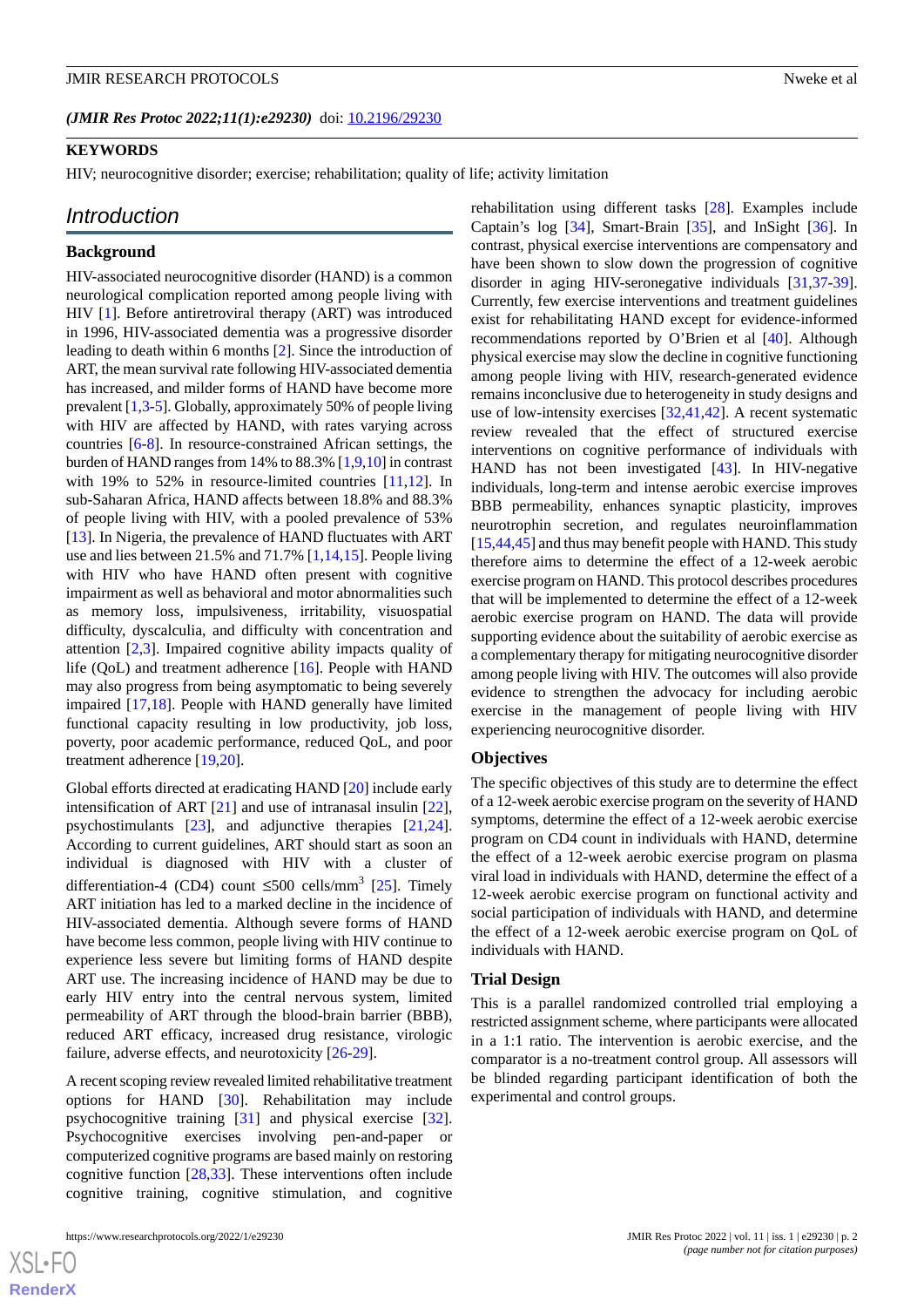# *Methods*

# **Study Setting**

This study is taking place at the Exercise Immunology Clinic of the Department of Physiotherapy, University of Nigeria Teaching Hospitals (UNTH) Ituku-Ozalla, Nigeria, and the University of Nigeria Enugu Campus (UNEC). A preliminary study revealed that approximately 50% of the prospective participants that visited the UNTH ART clinic were from Enugu Metropolis. The second site, UNEC, was chosen as a more centralized location for participants who resided in Enugu Metropolis and nearby environs. Participants were purposively selected to participate. To ensure consistency, the intervention team, which is comprised of 2 qualified physiotherapists and 2 trained research assistants, was trained by the principal investigator.

We identified prospective participants during a pilot study. Prospective participants, who lived in the Enugu metropolis and surrounds, were invited by text message to attend the ART clinic. Only participants able to travel to the study site with ease were invited to participate. Participants were randomly assigned to the intervention or control group. First, a sequence of random numbers was generated using Random Restricted Software 2.0. An independent person assigned the random numbers to either the intervention or control group by placing the generated numbers into A4, opaque, sealed envelopes, with only C or E written on an inconspicuous area of the envelope. Envelopes with C are control and E are exercise. The outcome assessors (the principal investigator and clinical psychologist) enrolled participants into the study, without knowing group assignments. Outcome assessors, including the principal investigator, neurologist and clinical psychologist, and data analyst, were also blinded while conducting neurological assessments. Care physicians were asked not to suggest any form of aerobic exercise to the patients throughout the study period. Trained physiotherapists conducted the treatment. Finally, the data were coded (C for control group and B for experimental group) so that the biostatistician will not know which group is experimental or control.

# **Eligibility Criteria**

We included patients if they met the following criteria: diagnosed with HAND and physically inactive (sedentary, <2 hours of exercise per week; ready to exercise upon assessment, not engaged in regular exercise for approximately 3 months before the study). Patients were excluded if they were older than 65 years; had uncontrolled hypertension (blood pressure [BP] 140/90 mm Hg), deafness, severe eye impairment, physical disability, history of traumatic brain injury, psychiatric illness, recent focal neurological deficit, active depression, alcohol or substance abuse, musculoskeletal injury, or acute illness capable of hampering exercise performance; pregnancy; or had angina pectoralis and/or shortness of breath at rest or during exercise. We excluded participants on cognition-enhancing drugs such as eugeroics, attention deficit/hyperactive disorder medications, and nootropic supplements.

# **Informed Consent**

Informed written consent was obtained from each participant before enrollment in the study, provided they had the capacity to give consent.

In this study, the control group receives no treatment. The efficacy of aerobic exercise in HAND rehabilitation has rarely been investigated; therefore, we are comparing aerobic exercise to no exercise, before comparing to other forms of exercise or therapy.

# **Exercise Testing**

Exercise testing is conducted using the Young Men Christian Association (YMCA) bicycle ergometer protocol at baseline and after a 12-week exercise program [\[46](#page-11-4),[47\]](#page-11-5). The YMCA protocol uses 2 to 4 stages of continuous exercise lasting 3 minutes, during which 2 heart rate (HR)-power output data points (steady-state HR) between 110 bpm and 150 bpm are needed. The test is designed to raise the participant's steady-state HR to between 110 bpm and 150 bpm and 70% HR reserve or 85% of the age-predicted maximum HR (HRmax) for at least 2 consecutive stages. Using the Life-Fitness Cycle Ergometer (95Ci, Franklin Park, IL), the first 3-minute workload is set between  $150 \text{ kg} \cdot \text{m} \cdot \text{min}^{-1}$  and  $300 \text{ kg} \cdot \text{m} \cdot \text{min}^{-1}$  (25-50 watts). The speed is set at 50 rpm. HR is measured within the last minute of each stage. If an HR >110 bpm is obtained in the first 3 minutes, then only one additional 3-minute stage is performed by increasing the workload to  $450 \text{ kg} \cdot \text{m} \cdot \text{min}^{-1}$  (75 watts). If the second-stage HR is <110 bpm, the 3-minute third or fourth stage is performed at an additional workload of 150 kg·m·min<sup>-1</sup> up to 750 kg·m·min<sup>-1</sup> (125 watts), in order to obtain 2 HRs between 110 bpm and 150 bpm. At the end of the test, a 3-minute recovery period (cool down) at zero resistance is administered. HR is measured during the last minute of each stage. The 2 steady-state HRs are plotted against the respective workload on the YMCA graph sheet. The line generated from the plotted points is then extrapolated to the age-predicted HRmax, and a perpendicular line is dropped to the x axis to estimate the work rate ( $VO_{2max}$ ) that would have been achieved if the individual had worked to maximum capacity [\[46](#page-11-4)[-48](#page-11-6)]. At the end of exercise testing, the participants are asked to return to the Physiotherapy department within 2 days to 3 days to commence the intervention.

## **Exercise Intervention**

Participants in the aerobic exercise group exercise on a bicycle ergometer at a low intensity of between 60% and 80% of their HRmax as recommended by the American College of Sports Medicine (ACSM) [[49\]](#page-11-7). Participants train 3 times a week for 12 weeks. Initially, participants train at 60% of HRmax, and this is increased after 4 weeks to 80%  $HR_{max}$  for the remainder of the training period. Each training session consists of 20 minutes to 30 minutes of aerobic exercise in the first 4 weeks depending on the patient's tolerance. After the first 4 weeks, training sessions are increased to 30 minutes to 45 minutes and further increased after the eighth week to 60 minutes for the remainder of the intervention. Participants are encouraged to give their best to the moderate-intensity exercise. Participants

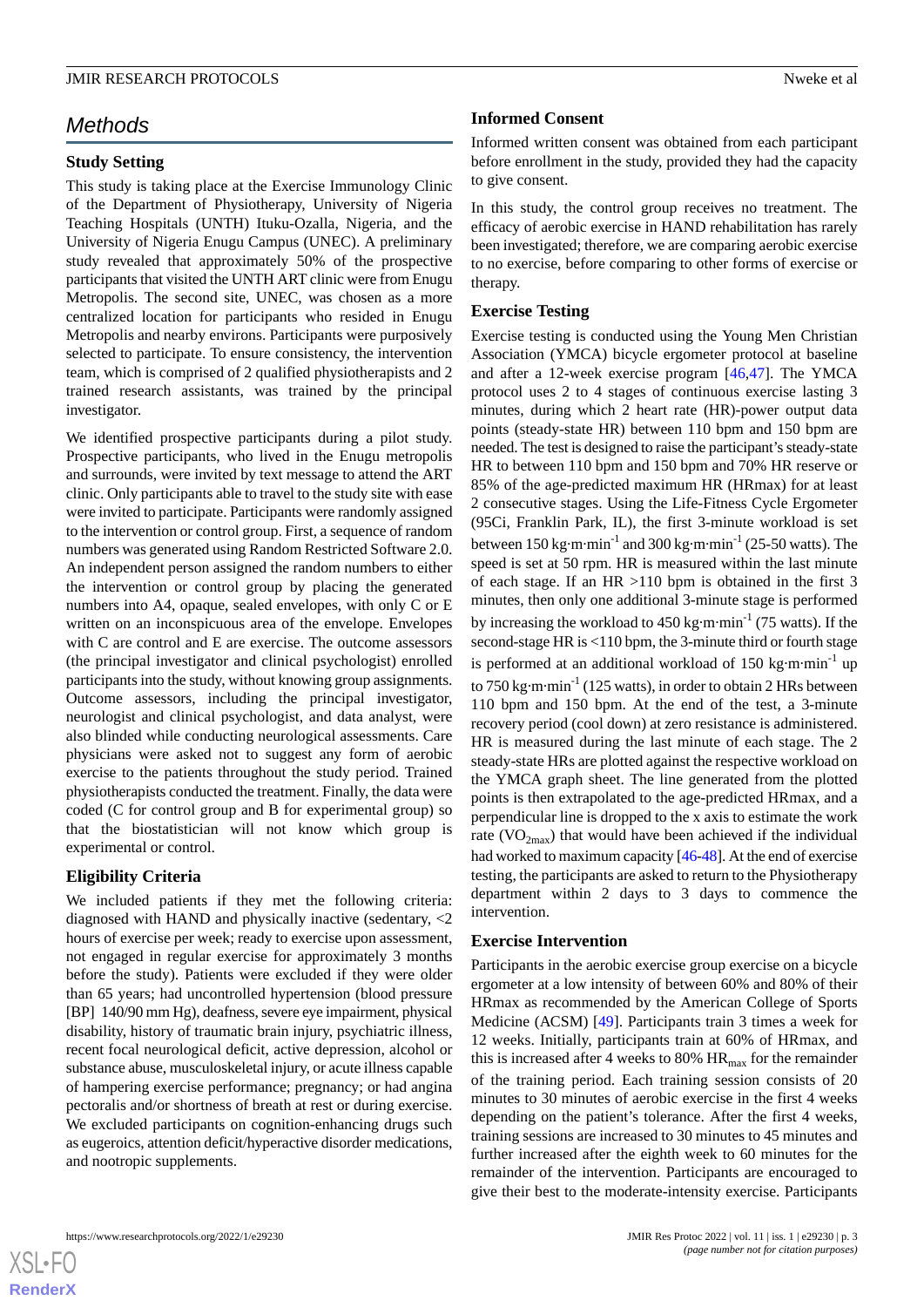are prepared for exercise following the ACSM guidelines [[46\]](#page-11-4). All fitness testing is performed by qualified physiotherapists.

# **Control Group**

Participants are educated on the benefits of exercise for people living with HIV but are asked not to engage in any form of structured physical activity for the corresponding 12-week period. The first education session occurs while the exercise participants are being moved to the trial site, which serves to distract the control group participants. The second education session takes place 6 weeks into the intervention, during which participants are asked if they have engaged in any structured physical activity and if yes, they are asked to quantify the intensity and time. We encourage control group participants to abstain from structured physical activity.

# **Criteria for Discontinuing or Modifying Allocated Interventions**

The aerobic exercise intervention is discontinued or modified if participants experience exercise-related angina pectoralis or shortness of breath during 2 successive sessions, exercise-induced tachycardia during an exercise session, severe illness capable of affecting the participant's exercise capacity, complaints of worsening cognitive ability, or if participants request to discontinue or modify the exercise intensity.

# **Strategies to Improve Adherence to Interventions**

During the pilot study, we noted that one of the major challenges faced by our prospective participants was increased transportation costs and the attendant opportunistic costs of participants who will not be able to work due to the study. Participants are given a sum of N2000 (US \$4.86) every 2 weeks to cover transport costs. We call participants on the day before their exercise session to remind them of their appointment. Participants are called by telephone if they fail to show up for

training or a periodic appointment to ascertain the reason for their absence and improve compliance.

# **Relevant Concomitant Care Permitted or Prohibited During the Trial**

Participants continue with their ART. Participants are discouraged from continuing any medication not prescribed by a physician. Prospective participants are allowed a washout period of 2 weeks before being eligible to continue.

# **Study Outcomes**

The primary outcomes include neurocognitive performance, prevalence of HAND, viral load, and CD4 count. The secondary outcomes include maximum oxygen uptake  $(\rm VO_2)$ , QoL, activity limitation, and participation restriction. Potential confounding variables include age, sex, level of education, vaccination, history of virologic failure, level of ART adherence, exercise adherence, ART regimen, ovulation status, history of recent vaccination, and seasonality. These variables will be measured at baseline, after 12 weeks, and 3 months after the intervention. Their change will be measured over time. Aggregation parameters will include proportion, mean, or median depending on how the data are distributed.

# **Participant Timeline**

The proposed timeline for the study and planned elements is shown in [Figure 1.](#page-4-0) All prospective participants were identified in a pilot study. Baseline assessments were conducted from the end of January 2021 to mid-February 2021 and covered neurocognitive performance, BP, HR, respiratory rate, assessment of physical activity readiness, QoL, CD4 count, viral load, and activity limitation and social participation. Before the intervention, all participants undergo an exercise stress test. The aerobic exercise intervention starts a day after exercise testing and lasts for 12 weeks. Following the 12-week aerobic intervention, postexercise assessments are conducted.

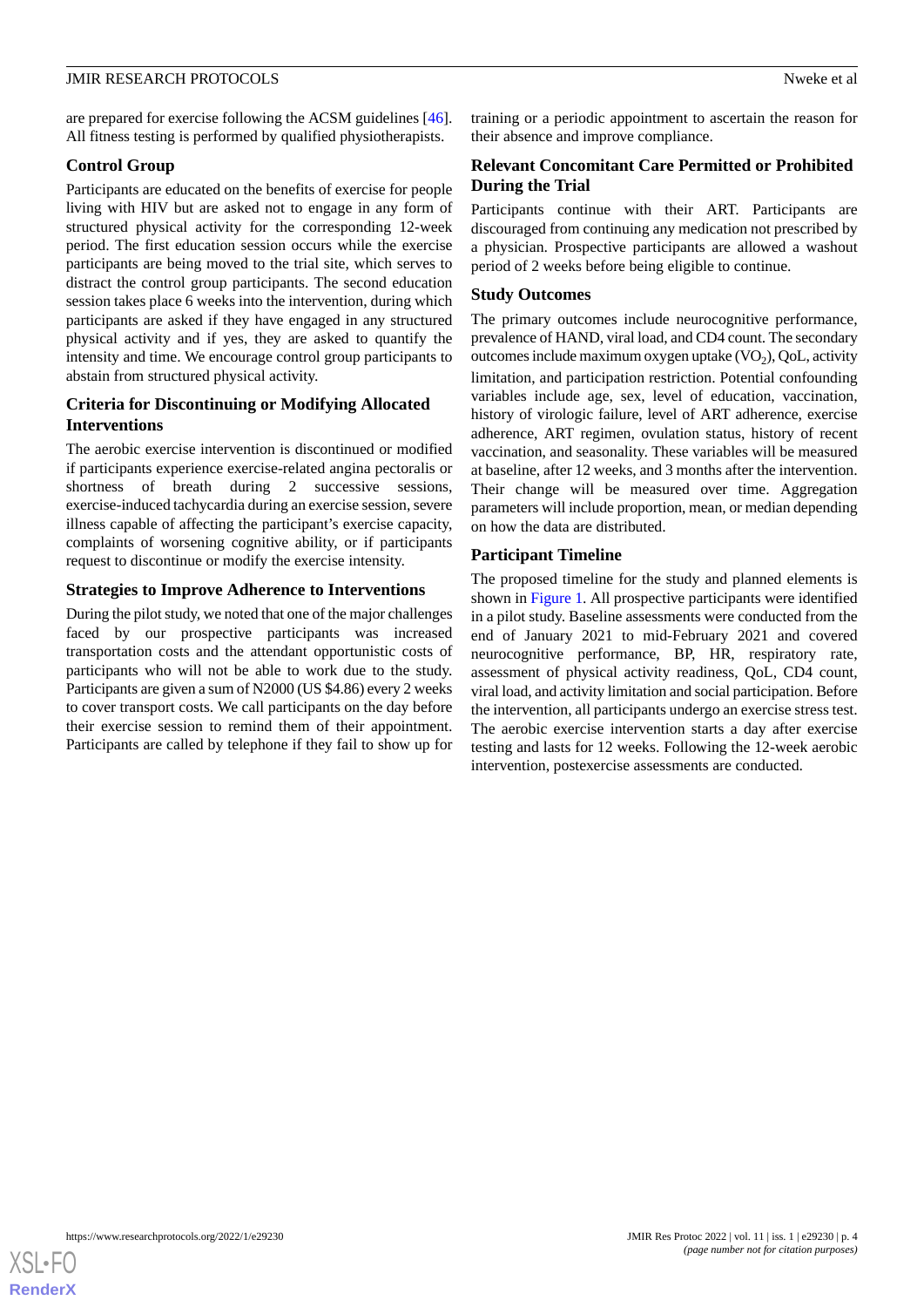<span id="page-4-0"></span>Figure 1. Proposed timeline for the randomized controlled trial for measuring the efficacy of exercise for rehabilitating symptoms associated with HIV-associated neurocognitive disorder (HAND) in people living with HIV.

|                                                     | Enrollment                         | Allocation                            | Close-out                                |  |  |                                       |                                        |
|-----------------------------------------------------|------------------------------------|---------------------------------------|------------------------------------------|--|--|---------------------------------------|----------------------------------------|
| <b>TIME POINT</b>                                   | $-t_1$                             | $\overline{0}$                        | $t_1$                                    |  |  | t <sub>2</sub>                        | $t_3$                                  |
| <b>ENROLLMENT</b>                                   |                                    |                                       |                                          |  |  |                                       |                                        |
| Eligibility<br>screening and<br>informed consent    | Jan 25, 2021<br>to Feb 15,<br>2021 |                                       |                                          |  |  |                                       |                                        |
| Allocation into<br>intervention or<br>control group |                                    | Jan 25,<br>2021 to<br>Feb 15,<br>2021 |                                          |  |  |                                       |                                        |
| <b>INTERVENTIONS</b>                                |                                    |                                       |                                          |  |  |                                       |                                        |
| Exercise testing                                    |                                    | Feb 23,<br>2021 to<br>Feb 25,<br>2021 |                                          |  |  |                                       |                                        |
| Aerobic exercise                                    |                                    |                                       | Jan 25,<br>2021<br>to Mar<br>25,<br>2021 |  |  | Apr 25,<br>2021 to<br>Jun 25,<br>2021 |                                        |
| Postexercise<br>follow-up                           |                                    |                                       |                                          |  |  |                                       | Jun 25,<br>2021 to<br>Sept 25,<br>2021 |

## **Sample Size**

An estimated sample size of 68 (34 in each group) will have 90% power to detect a difference in means of 13.4 (the difference between a Group 1 mean,  $\mu_1$ , of 56 and a Group 2 mean,  $\mu_2$ , of 42.6) assuming that the common SD is 16.67 using a 2-group *t* test with a 5% 2-sided significance level.

## **Neuropsychological Screening**

The principal investigator (who is a physiotherapist working with people living with HIV and neurological conditions), a clinical psychologist, and a neurologist (who is a specialized medical doctor) conduct the neuropsychological screening, which is conducted in 3 stages. First, we conduct a brief neuromedical screening using a pilot assessment guide; then, we administer the neuropsychological instruments and, finally, assess the subjective symptoms of HAND such as difficulty remembering recent events (people, conversations, names, commitments, where things are placed), understanding conversation or reading materials, word finding, planning activities, problem solving, concentrating, thinking clearly or logically, finding his or her way about, calculating, and following direction or instruction.

We administer neuropsychological instruments chosen for their simplicity and ease of administration in any language. Only the Hopkins Verbal Learning Test-Revised (HVLT-R) and Controlled Oral Word Association Test (COWAT) require understanding of some English words. These tests were extracted from the international neurobehavioral test battery used by the HIV Neurobehavioral Research Center [\[1](#page-9-0)] and a recent clinical

[XSL](http://www.w3.org/Style/XSL)•FO **[RenderX](http://www.renderx.com/)**

trial on HAND [[50](#page-11-8)[,51](#page-11-9)]. These tests are sensitive to HAND in Nigeria [\[52](#page-11-10),[53\]](#page-11-11). We first screen for probable dementia using the International HIV Dementia Scale (IHDS). Confirmatory neuropsychological tests are administered in the following order: first, we administer the HVLT-R immediate recall (duration 3-5 minutes). After waiting 20 minutes to 25 minutes to administer the second part of the HVLT-R, we administer the Trail Making Test (TMT)-A and -B (5-10 minutes), verbal fluency (3-8 minutes), and the Digit Span Test (5-10 minutes). We then administer the HVLT-R delay recall. We also assess neurocognitive performance in line with the 2007 modified American Academy of Neurology criteria, also known as the Frascati criteria [\[1](#page-9-0),[54\]](#page-11-12). We will convert the raw scale scores using a clinical rating algorithm, to sum the scores to obtain an overall score for each participant. The latter will be used for covariate analysis, if needed.

#### **Tests**

#### *Beck Depression Inventory*

The Beck Depression Inventory (BDI) [[55\]](#page-11-13) measures characteristic attitudes and symptoms of depression using a 21-item self-report rating inventory ([Multimedia Appendix 1\)](#page-8-0). The BDI takes approximately 10 minutes to complete and requires a fifth- to sixth-grade reading level to adequately understand the questions. Internal consistency ranges from 0.73 to 0.92, with a mean of 0.86 [\[56](#page-11-14)]. The BDI has demonstrated high internal consistency, with alpha coefficients of 0.86 and 0.81 for psychiatric and nonpsychiatric populations, respectively [[57\]](#page-11-15). A score ≥17 indicates borderline clinical depression.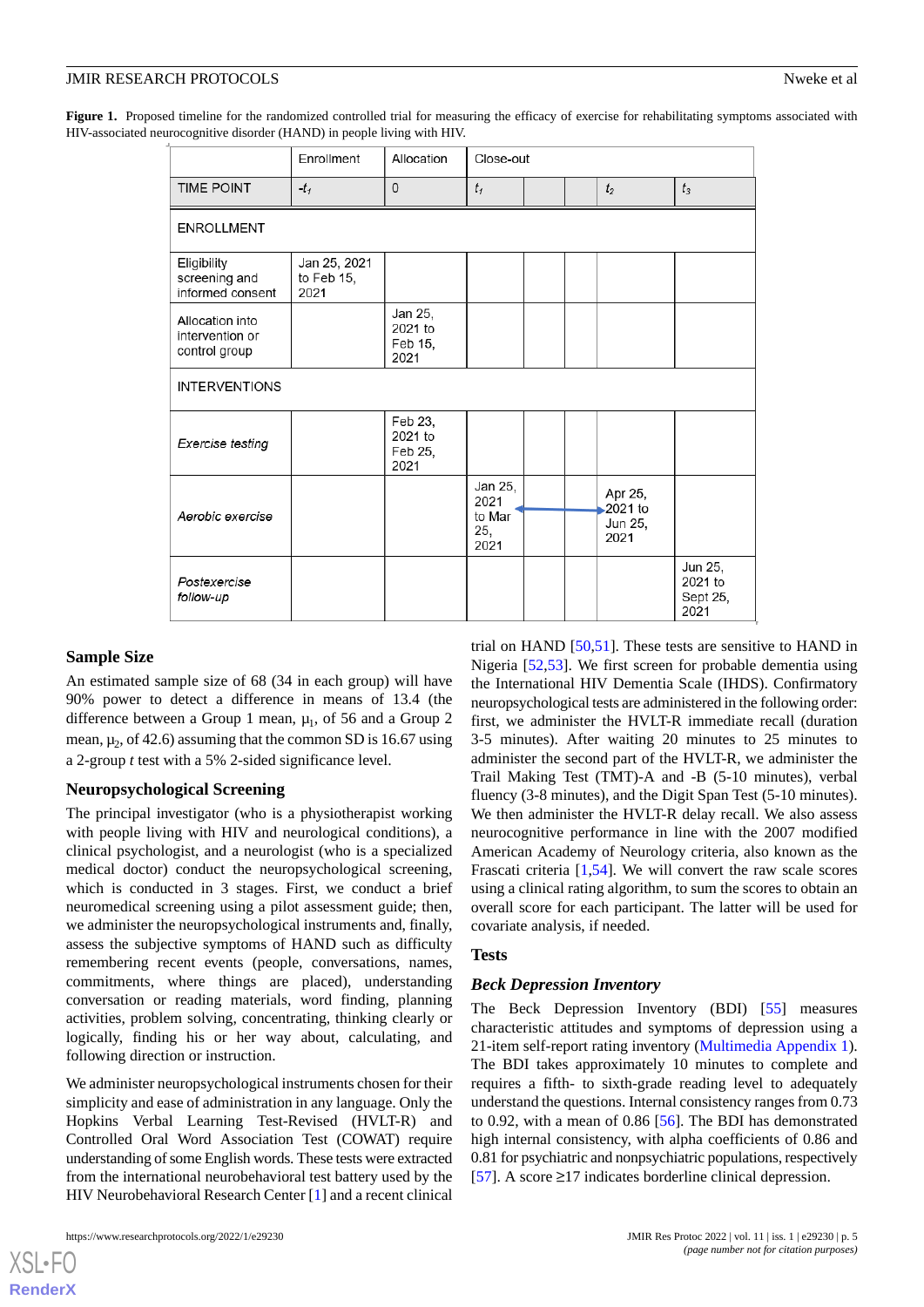#### *Alcohol Use Disorder Identification Test*

The Alcohol Use Disorder Identification Test (AUDIT) [\[58](#page-11-16)] is approved by the World Health Organization (WHO) to assess intoxication or withdrawal ([Multimedia Appendix 2\)](#page-8-1). The AUDIT is comprised of 10 items, and a score  $\geq 8$  indicates alcohol intoxication or withdrawal. Patients with scores >8 were excluded from the study [\[12](#page-9-9)]. It takes 2 minutes to 4 minutes to complete.

#### *Drug Abuse Screening Test*

The Drug Abuse Screening Test [\[59](#page-11-17)] is a valid and reliable instrument consisting of 10 items [\(Multimedia Appendix 3\)](#page-8-2). Patients who score ≥3 are suspected of drug abuse and were excluded from the study. It takes approximately 5 minutes to administer.

## *International HIV Dementia Scale*

We screen HIV-positive patients for dementia and cognitive impairment using the IHDS [[60\]](#page-11-18) [\(Multimedia Appendix 4](#page-8-3)). The IHDS tests registration, recall, motor function, and information processing. The IHDS has a sensitivity and specificity of 74% and 46%, respectively, at a cutoff point of 9.5. The test does not require any special instruments except a timer or wristwatch and can be easily administered by other health workers, not necessarily by a physician. The IHDS is also free of cultural bias and can be used in many resource-limited countries.

#### *Controlled Oral Word Association Test*

We use the COWAT [[61\]](#page-11-19) to assess verbal fluency using FAS letter fluency—number of words generated ([Multimedia](#page-8-4) [Appendix 5\)](#page-8-4). Verbal fluency measures cognitive function that facilitates information retrieval from memory, and the verbal fluency test evaluates an individual's ability to retrieve specific information within restricted search parameters [[62\]](#page-11-20). This test requires the individual to name as many words as possible that begin with a given letter (ie, F, A, and S). Each letter is allotted 60 seconds. Individuals cannot use proper names or numbers and cannot use words with different tenses or endings once the root word has been given. They have to do it as quickly as possible, and the number of words produced during 1 minute is scored for both phonemic and semantic verbal fluency [[62\]](#page-11-20). The test takes 3 minutes to 8 minutes to complete. The score equals the mean number of words uttered in the 3 trials corresponding to each initial letter [\[63](#page-11-21)]. This test does not require special instrumentation.

## *Hopkins Verbal Learning Test-Revised*

The HVLT-R [\[64](#page-11-22)] is used to assess verbal learning and memory or recall [\(Multimedia Appendix 6](#page-8-5)). The HVLT-R is simple to administer and is similar to the California Verbal Learning Test [[65\]](#page-11-23). An assessor gives the patient a list of 12 words with an embedded semantic structure (4 categories of 3 words each). The assessor reads the list to the patient, who is then asked to repeat as many words as possible in any order (free recall). This process is repeated 3 times, which represents the 3 learning trials. After a 25-minute break, the patient is again asked to remember as many of the words as possible in any order. The patient's semantic strategy is evaluated by examining the degree to which words are semantically clustered during the 3 learning

 $XS$  $\cdot$ FC **[RenderX](http://www.renderx.com/)** trials. In the standard administration, items from the same category are not presented together, and subjects are not informed of the semantic organization. The HVLT-R's 3 learning trials and delay recall trial are scored separately. The 3 learning trial scores (number of correct words) are summed to yield a total score. Overall, this test takes 28 minutes to 30 minutes. This test does not require instrumentation.

## *Trail Making Test-A and -B*

The TMT is a 2-in-1, sensitive, paper-and-pencil measure of information processing speed and executive function [[66](#page-12-0)[,67](#page-12-1)] ([Multimedia Appendix 7](#page-8-6)). The TMT consists of 2 parts (TMT-A and TMT-B). The TMT-A consists of a standardized page on which the numbers 1 to 25 are scattered within circles, and the participants are asked to connect the numbers in order as quickly as possible. Similarly, the TMT-B consists of a standardized page that includes the numbers 1 to 13 and the letters A to L. The participants are instructed to draw lines connecting numbers and letters in order, alternating numbers and letters. Before starting the test, participants are allowed to practice on 6 items to make sure that they understand both tasks. When a participant makes an error during the test, the examiner points it out, explains, and then guides the participant to correctly complete the circles, after which the participants are requested to continue with the task. A maximum time of 300 seconds is allowed before discontinuing the test. Direct scores of TMT will be the time in seconds taken to complete each task (-A and -B). This test takes 5 minutes to 10 minutes.

# *Digit Span Test*

The digit span test (DST) [\[68](#page-12-2)] is a pencil-and-paper instrument and evaluates auditory attentional capacity and working memory for orally presented information ([Multimedia Appendix 8\)](#page-8-7). In this study, the DST is used to assess attention and working memory. The DST was originally developed for people between 18 years and 97 years old and is appropriate for use in this study. Participants are asked to repeat series of digits that become gradually longer. The maximum digit span that the participants are able to repeat in direct and reverse orders constitutes the forward (DST-f) and backward (DST-b) scores, respectively [[51,](#page-11-9)[68\]](#page-12-2). This test should be completed in 10 minutes to 15 minutes.

#### *The Lawton Instrumental Activities of Daily Living Scale*

The Lawton Instrumental Activities of Daily Living Scale is a valid and sensitive measure of instrumental activities of daily living and is comprised of 8 items ([Multimedia Appendix 9\)](#page-8-8). Scores <8 may indicate functional impairment [[9\]](#page-9-6). This test takes 3 minutes to 5 minutes to complete.

## *The WHO Quality of Life-BREF*

We use the short form of the World Health Organization Quality of Life (WHOQOL)-BREF, which has been validated in diverse settings, including African countries, and is based on a well-classified definition of QoL [\(Multimedia Appendix 10\)](#page-8-9). It is comprised of physical, psychological, social, and environment domains. The WHOQOL-BREF is a recommended instrument for people living with HIV infection [[69,](#page-12-3)[70](#page-12-4)]. The WHOQOL-BREF has an internal consistency of  $\alpha$ =0.74-0.85 and test-retest reliability of rho=0.64-0.79 [[71\]](#page-12-5). Each of the 4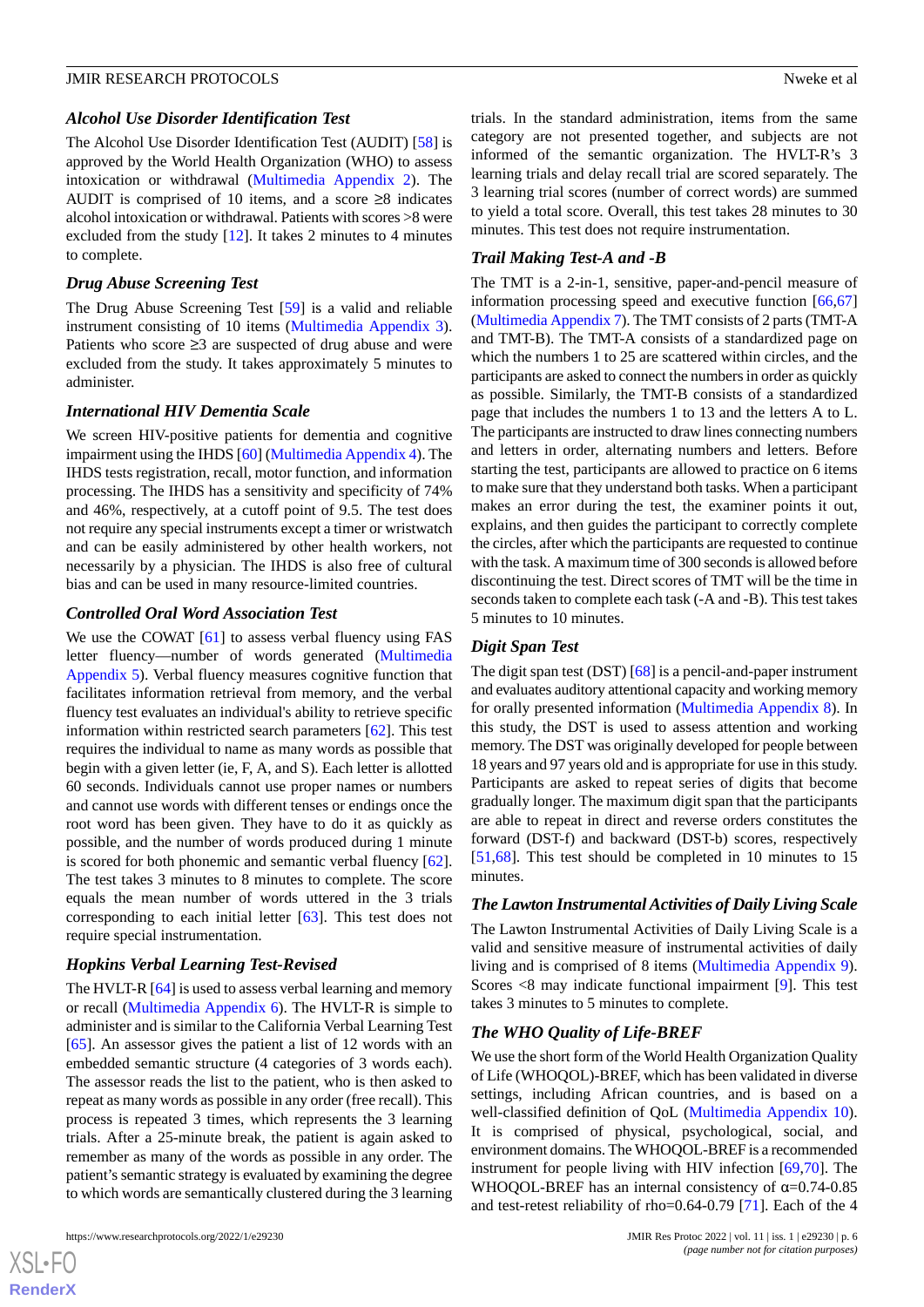domains is measured on a 5-point Likert scale: 1 indicates low perception, and 5 indicates high perception [\[69](#page-12-3)]. The WHOQOL-BREF measures the perceived QoL and hence contains items asking how patients felt about different facets of life in the week before being assessed.

# *The Oxford Participation and Activities Questionnaire*

The Oxford Participation and Activities Questionnaire (Ox-PAQ) is a 23-item, generic, patient-reported outcome measure [\(Multimedia Appendix 11\)](#page-8-10). Theoretically, it is grounded in the WHO International Classification of Functioning, Disability and Health [\[72](#page-12-6)]. It is primarily used in clinical trials to evaluate interventions targeted at improving or maintaining participation and activity. The measure demonstrates good reliability (Cronbach  $\alpha$ =0.81-0.96) and validity and low levels of missing data across all 3 domains [[73](#page-12-7)[,74](#page-12-8)]. It equally demonstrates good convergent validity with the EuroQol-5D questionnaire [\[75](#page-12-9)].

# *Physical Activity Readiness Questionnaire*

The Physical Activity Readiness Questionnaire (PAR-Q) was created by the British Columbia Ministry of Health and the Multidisciplinary Board on Exercise [[76\]](#page-12-10) ([Multimedia Appendix](#page-8-11) [12](#page-8-11)). It is a simple self-screening tool that is used to plan an exercise program. The tool helps to determine the readiness for exercise as it reveals the safety or possible risk of exercising for an individual based on their health history, current symptoms, and risk factors. It is often used in clinical trials to ascertain readiness prior to enrollment [[77\]](#page-12-11).

## *Cardiorespiratory Measurements*

Participants' resting HR, systolic BP, and diastolic BP are monitored on the right arm [[46](#page-11-4)[,78](#page-12-12)] using an automated digital electronic BP monitor (Omron digital BP monitor, Model M2 Eco; Tokyo, Japan). These measurements are monitored between 7:00 am and 2:00 pm each test day.

## *Anthropometric Measurements*

We assess participants' physical characteristics (% body fat, weight in kg, height in meters, and BMI in kg/m<sup>2</sup>) according to a standardized anthropometric protocol [\[79](#page-12-13),[80\]](#page-12-14).

# *Blood Sample Collection*

Blood samples are collected using the venipuncture method. We collect venous blood samples both pre- and posttreatment between 8:00 am and 12:00 pm. We collect blood samples using a 5-mL syringe [[48\]](#page-11-6). CD4 count tests are conducted within 12 hours, and samples for viral load are stored in a refrigerator at  $-80$  °C until analysis [\[81](#page-12-15)].

# *Measurement of CD4 Count and Viral Load*

Samples are analyzed by the UNTH ART clinic laboratory scientist. To control for the potential effects of rest, time of the day, season, ovulation, and vaccination, pre-exercise blood samples for quantifying CD4 count were drawn when patients arrived at the laboratory, after 60 minutes of rest [[82\]](#page-12-16). To minimize diurnal variation, samples were collected between 8:00 am and 12:30 pm. We aimed to collect pre-exercise blood samples before the heavy rainfall season in June. In Nigeria, rainfall peaks in June [[83\]](#page-12-17) and is associated with increased

 $XS$ -FO **[RenderX](http://www.renderx.com/)** opportunistic infections that influence CD4 count. After each sample was collected, we examined the tube for integrity before transporting to the testing center. All CD4 counts were measured within 12 hours of sample collection following the recommendation of the WHO [[84-](#page-12-18)[86\]](#page-12-19).

## **Data Management**

Data are manually transcribed from paper forms into a Microsoft Excel spreadsheet and exported and secured to MicrOsiris 24.8. Data are verified through independent double data entry, where the principal investigator (data manager) and a data clerk both enter data. Consistency checks are performed during data entry, and warnings are displayed when needed.

Personal information such as contact number and identity number are collected and only used to reach participants when necessary and for possible access to participants' hospital files. Data are handled confidentially and are not shared with a third party. Participants' names do not appear in any data record except in a case of referral.

# **Statistical Methods**

Primary and secondary variables will be tested for normality and heterogeneity using Kolmogorov-Smirnov and Levene tests, respectively. We will compare the control group and exercise group using a 2-way analysis of variance with repeated measurements and Bonferroni correction. Primary outcome measures are cognitive performance, QoL, activity limitation, and participation. We will compute hazard ratios to evaluate the effect of the intervention over time. SPSS version 21 (IBM Corp, Armonk, NY) will be used.

We expect that potential confounding variables, not accounted for by randomization, may influence outcomes between the control and study groups. We will include potential confounding variables in appropriate analysis of covariance. Covariates include neurocognitive performance test scores (clinical rating algorithm), CD4 count (classified as  $\langle 350 \text{ cells/}\mu \rangle$  or  $\geq 350$ cells/µl), viral load (classified as detectable [>400 copies/mL] or undetectable [<400 copies/mL]), age, sex, level of education, BMI, exercise adherence (classified as nonadherent [≤40%] or adherent [>40%]), adherence to ART since the intervention (classified as nonadherent [≤40%] or adherent [>40%]), ART regimen, ovulation, and vaccination status. Also, our findings will be included in an updated meta-analysis of the effects of exercise on cognition in people living with HIV to understand how the study outcome may drive existing associations. The initial meta-analysis was conducted by our team [\[43](#page-11-1)].

As per nonadherence to a study protocol, we will employ intention-to-treat analysis. Effort will be made to prevent missing data through cross-checking of the information obtained from participants. In case of missing data, we will explore patterns of missing and, where appropriate, multiple computation will be executed using SPSS version 21.

# **Plans to Give Access to the Full Protocol, Participant-Level Data, and Statistical Code**

This decision is subject to approval by the Physiotherapy Department of the University of Pretoria, South Africa.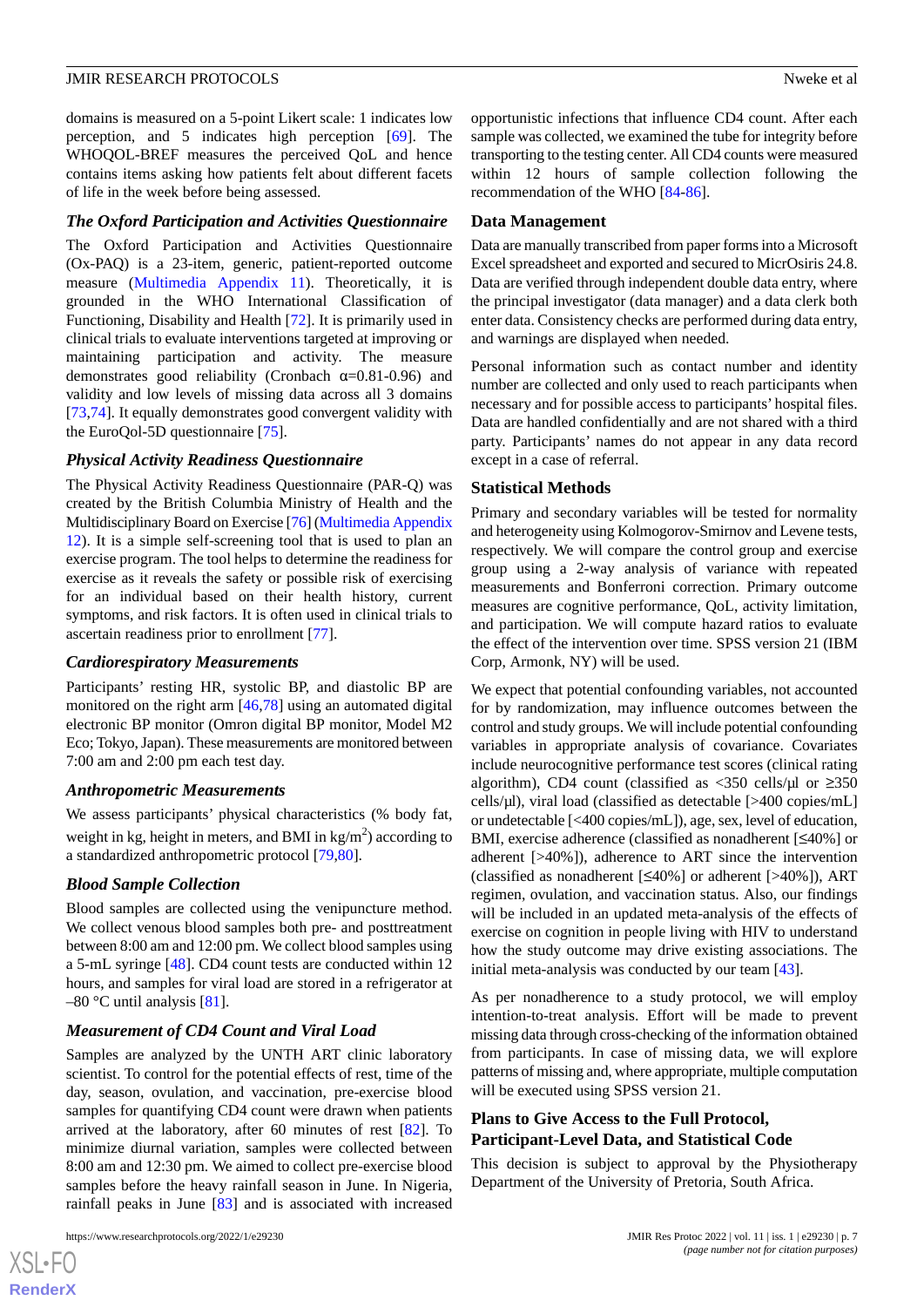## **Oversight and Monitoring**

The trial is conducted by a team of 2 qualified physiotherapists and 2 trained research assistants, while the investigator and research supervisors monitor and oversee data collection and analysis. The intervention administrator provides daily updates regarding the trial to the chief investigator who then provides weekly updates to his supervisors. Challenges encountered during the trial are resolved by the investigators through conference meetings or other feasible alternatives.

## **Adverse Event Reporting and Harms**

Participants are asked to report any adverse event following exercise. Adverse events are formally assessed every 2 weeks using an adverse event form piloted by the US Medical Device and Diagnostic Industry recommendations [\[87](#page-12-20),[88\]](#page-12-21) [\(Multimedia](#page-8-12) [Appendix 13\)](#page-8-12). If an adverse event is reported, the patient is referred to their physician for immediate assessment of underlying cause and possible management. A physiotherapist treats cases of pain, lower back pain, fatigue, and muscle soreness and prescribes rest to the participants when necessary. In cases of spontaneous but mild adverse events, patients are given sufficient time to rest, after which a therapist decides if the participant is fit to continue the scheduled exercise.

# **Plans for Communicating Important Protocol Amendments to Relevant Parties**

Amendments to the trial protocol with respect to eligibility criteria, outcomes, analysis, and frequency and duration of treatment will be communicated first to the researchers' supervisors and then the University of Pretoria, Faculty of Health Sciences Research Ethics Committee, the PAN Africa Trial Registry, and the journal in which the protocol is published.

## **Dissemination Plans**

The outcome of the trial will be communicated to participants and health care professionals through conference presentations and to the general public through publication in a peer-reviewed international journal. No publication restriction applies. The

data will be available for sharing upon request, which is subject to approval by the Department of Physiotherapy, University of Pretoria.

## **Ethics Approval**

Ethical approval was obtained from the University of Pretoria research ethics committee (Ethics reference no. 152/2020). Informed consent was obtained before enrollment. Prior to consent seeking, we introduced the study and explained the purpose thereof. Participants reserved the right to make decisions regarding their participation without inducement and such right was upheld throughout the study.

# *Results*

The trial, which secured funding in March 2020, was approved by the Institutional Review Board in May 2020. Data collection commenced in June 2020, with a pilot study to examine the rater reliability and minimum detectable change of the selected neuropsychological tests. Between July 2020 and November 2020, individuals with HAND had been identified. Participant enrollment commenced in January 2021 and was completed in May 2021. An amendment was submitted and secured ethical approval. Over 60% of the participants were recruited at the time of first submission to JMIR Mental Health. Data curation is still ongoing; hence, data analysis is yet to be executed. Study outcomes are expected to be published in March 2022.

# *Discussion*

In line with the ART clinic's COVID-19 prevention guidelines, personal protective equipment including face masks and hand sanitizer are used by research team members and participants, while ensuring social distancing. When considering the acceptability of incentives in clinical trials, evidence suggests that incentives may ensure a good degree of adherence and completion [\[89](#page-12-22)-[92\]](#page-13-0). Several systematic reviews [\[90](#page-12-23)[-92](#page-13-0)] have argued that incentives cover opportunity costs of participating in behavioral interventions such as exercise. Participants will be compensated for transport money to the hospital only.

## **Acknowledgments**

This work was supported by the National Student Financial Aid Scheme (NSFAS) via the University Pretoria Doctoral Research Bursary (Grant number: 1338). The funding body has no role in design of the study and collection, analysis, and interpretation of data. During the application for the grant, the protocol was submitted for review as requested by funding body.

Special thanks to Prof Joyce Mothabeng, the Head of Department of Physiotherapy, University of Pretoria, South Africa, for her continuous moral support. The authors wish to express their sincere gratitude to Mrs Jane Nwodo, a clinical psychologist who played an important role in a preliminary study that is key to this phase of our study. We hereby acknowledge the warm assistance received from the Head of Department, Physiotherapy, UNTH Ituku/Ozalla, Mrs Chinwe Obiekwe who has provided us with space in the department for the trial. We also thank Dr. Cheryl Tosh for editing.

## **Authors' Contributions**

MN is the chief investigator; he conceived the study and led the proposal and protocol development. NM contributed to study conception, study design, and development of the proposal. NG and AA contributed to design and development of the proposal. AO provided methodological guidance. All authors read and approved the final manuscript.

## **Conflicts of Interest**

None declared.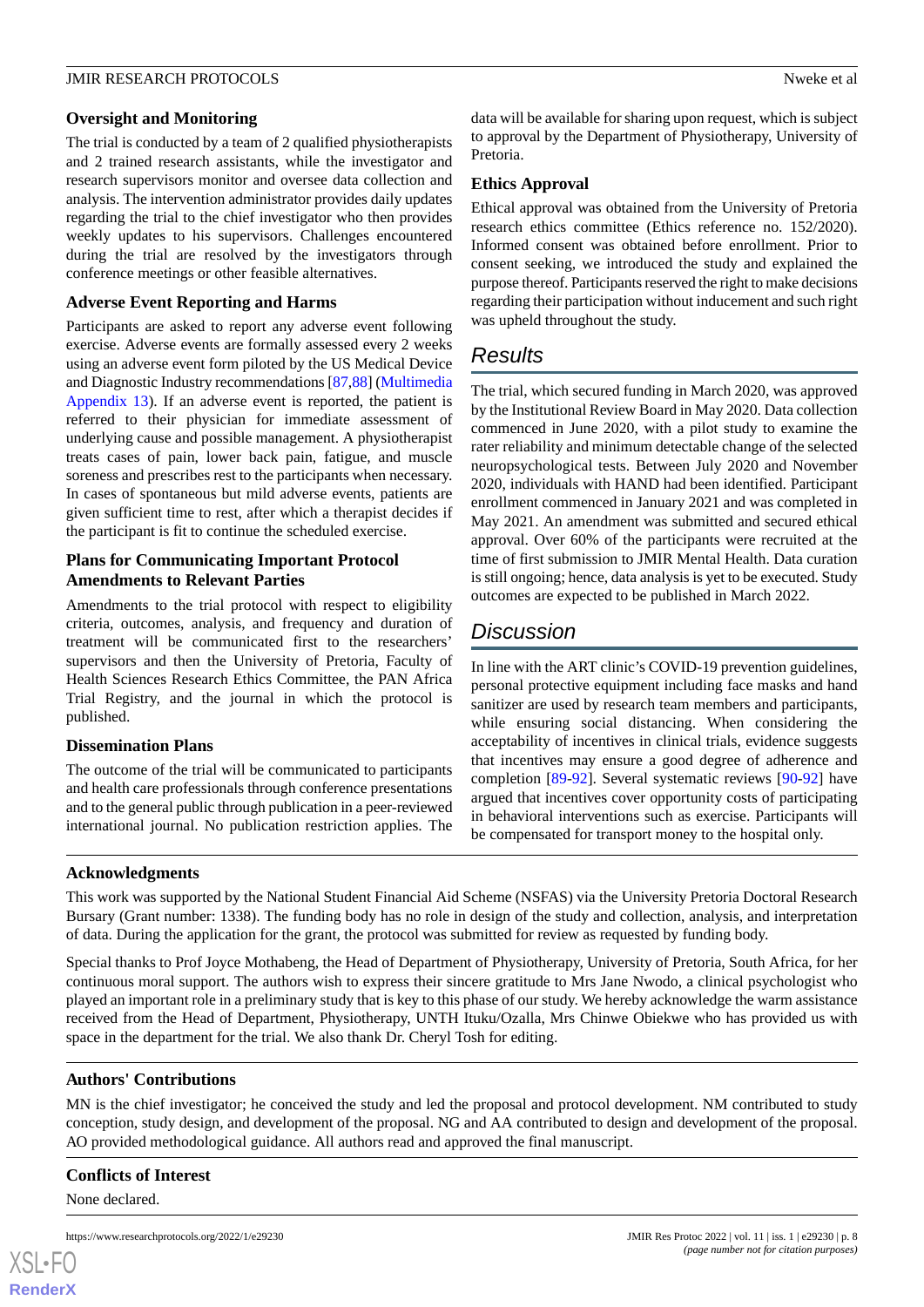# <span id="page-8-0"></span>**Multimedia Appendix 1**

Beck Depression Inventory. [[PDF File \(Adobe PDF File\), 45 KB](https://jmir.org/api/download?alt_name=resprot_v11i1e29230_app1.pdf&filename=19d9eafd3644c8dbc314c104642cc16b.pdf)-[Multimedia Appendix 1\]](https://jmir.org/api/download?alt_name=resprot_v11i1e29230_app1.pdf&filename=19d9eafd3644c8dbc314c104642cc16b.pdf)

# <span id="page-8-1"></span>**Multimedia Appendix 2**

Alcohol Use Disorder Identification Test (AUDIT). [[PDF File \(Adobe PDF File\), 280 KB](https://jmir.org/api/download?alt_name=resprot_v11i1e29230_app2.pdf&filename=c885fc456b1fb3354fc1e8fc89edd1bd.pdf)-[Multimedia Appendix 2\]](https://jmir.org/api/download?alt_name=resprot_v11i1e29230_app2.pdf&filename=c885fc456b1fb3354fc1e8fc89edd1bd.pdf)

# <span id="page-8-2"></span>**Multimedia Appendix 3**

<span id="page-8-3"></span>Drug Abuse Screening Test. [[PDF File \(Adobe PDF File\), 117 KB](https://jmir.org/api/download?alt_name=resprot_v11i1e29230_app3.pdf&filename=a0ed938abd35760e1ded6ed13fcb4518.pdf)-[Multimedia Appendix 3\]](https://jmir.org/api/download?alt_name=resprot_v11i1e29230_app3.pdf&filename=a0ed938abd35760e1ded6ed13fcb4518.pdf)

# **Multimedia Appendix 4**

<span id="page-8-4"></span>International HIV Dementia Scale. [[PDF File \(Adobe PDF File\), 574 KB](https://jmir.org/api/download?alt_name=resprot_v11i1e29230_app4.pdf&filename=810e56b94ad99f63dfdf1d2a8356b0d6.pdf)-[Multimedia Appendix 4\]](https://jmir.org/api/download?alt_name=resprot_v11i1e29230_app4.pdf&filename=810e56b94ad99f63dfdf1d2a8356b0d6.pdf)

# **Multimedia Appendix 5**

<span id="page-8-5"></span>Controlled Oral Word Association Test (COWAT) (Verbal Fluency Test). [[DOCX File , 12 KB](https://jmir.org/api/download?alt_name=resprot_v11i1e29230_app5.docx&filename=76b4a9b50f45889b1863dd03a3d13a79.docx)-[Multimedia Appendix 5\]](https://jmir.org/api/download?alt_name=resprot_v11i1e29230_app5.docx&filename=76b4a9b50f45889b1863dd03a3d13a79.docx)

# **Multimedia Appendix 6**

<span id="page-8-6"></span>Hopkin Verbal Learning Test-Revised. [[PDF File \(Adobe PDF File\), 208 KB](https://jmir.org/api/download?alt_name=resprot_v11i1e29230_app6.pdf&filename=6fded8f5c0cffcaa1fe3c4d8be61b89a.pdf)-[Multimedia Appendix 6\]](https://jmir.org/api/download?alt_name=resprot_v11i1e29230_app6.pdf&filename=6fded8f5c0cffcaa1fe3c4d8be61b89a.pdf)

## **Multimedia Appendix 7**

<span id="page-8-7"></span>Trail Making Test A & B. [[PDF File \(Adobe PDF File\), 46 KB](https://jmir.org/api/download?alt_name=resprot_v11i1e29230_app7.pdf&filename=dbafd5535fdccf935e05632bdceb43c6.pdf)-[Multimedia Appendix 7\]](https://jmir.org/api/download?alt_name=resprot_v11i1e29230_app7.pdf&filename=dbafd5535fdccf935e05632bdceb43c6.pdf)

## <span id="page-8-8"></span>**Multimedia Appendix 8**

Digit span test. [[DOCX File , 852 KB-Multimedia Appendix 8\]](https://jmir.org/api/download?alt_name=resprot_v11i1e29230_app8.docx&filename=53c0dfbd0437af40be465feded2b5016.docx)

# <span id="page-8-9"></span>**Multimedia Appendix 9**

Lawton Instrumental Activities of Daily Living (IADL) scale. [[PDF File \(Adobe PDF File\), 221 KB](https://jmir.org/api/download?alt_name=resprot_v11i1e29230_app9.pdf&filename=85e9fc3949fef45f3f61e78fcb14843a.pdf)-[Multimedia Appendix 9\]](https://jmir.org/api/download?alt_name=resprot_v11i1e29230_app9.pdf&filename=85e9fc3949fef45f3f61e78fcb14843a.pdf)

# <span id="page-8-10"></span>**Multimedia Appendix 10**

The World Health Organization Quality of Life (WHOQoL) Bref. [[PDF File \(Adobe PDF File\), 85 KB](https://jmir.org/api/download?alt_name=resprot_v11i1e29230_app10.pdf&filename=9b085eb2c59e8aaf70ec622ce3d622a0.pdf)-[Multimedia Appendix 10\]](https://jmir.org/api/download?alt_name=resprot_v11i1e29230_app10.pdf&filename=9b085eb2c59e8aaf70ec622ce3d622a0.pdf)

# <span id="page-8-11"></span>**Multimedia Appendix 11**

Oxford Participation and Activities Questionnaire (Ox-PAQ). [[PDF File \(Adobe PDF File\), 118 KB](https://jmir.org/api/download?alt_name=resprot_v11i1e29230_app11.pdf&filename=9b4347be1b2ebca2b98231b9607c3d20.pdf)-[Multimedia Appendix 11\]](https://jmir.org/api/download?alt_name=resprot_v11i1e29230_app11.pdf&filename=9b4347be1b2ebca2b98231b9607c3d20.pdf)

## <span id="page-8-12"></span>**Multimedia Appendix 12**

Physical Activity Readiness Questionnaire. [[PDF File \(Adobe PDF File\), 112 KB](https://jmir.org/api/download?alt_name=resprot_v11i1e29230_app12.pdf&filename=fea66cdc9976f1eeaf2d8d6a42ae9f3c.pdf)-[Multimedia Appendix 12\]](https://jmir.org/api/download?alt_name=resprot_v11i1e29230_app12.pdf&filename=fea66cdc9976f1eeaf2d8d6a42ae9f3c.pdf)

# **Multimedia Appendix 13**

Adverse events form. [[DOCX File , 39 KB](https://jmir.org/api/download?alt_name=resprot_v11i1e29230_app13.docx&filename=28d2642e3ba886d1f6fb588f3c7b744c.docx)-[Multimedia Appendix 13\]](https://jmir.org/api/download?alt_name=resprot_v11i1e29230_app13.docx&filename=28d2642e3ba886d1f6fb588f3c7b744c.docx)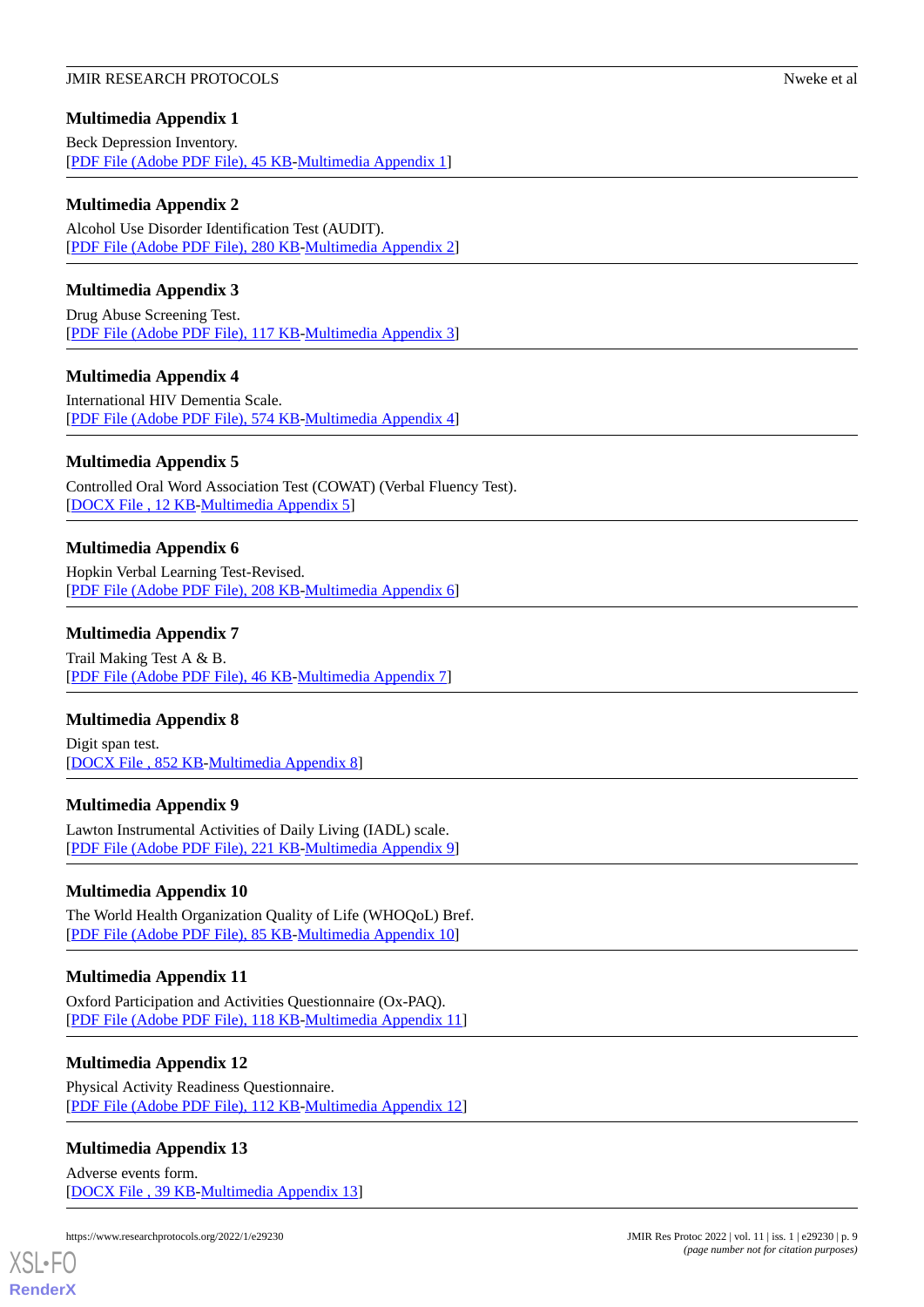# **References**

- <span id="page-9-0"></span>1. Yakasai AM, Gudaji MI, Muhammad H, Ibrahim A, Owolabi LF, Ibrahim DA, et al. Prevalence and correlates of HIV-associated neurocognitive disorders (HAND) in Northwestern Nigeria. Neurol Res Int 2015;2015:486960-486969 [[FREE Full text](https://doi.org/10.1155/2015/486960)] [doi: [10.1155/2015/486960\]](http://dx.doi.org/10.1155/2015/486960) [Medline: [26347017](http://www.ncbi.nlm.nih.gov/entrez/query.fcgi?cmd=Retrieve&db=PubMed&list_uids=26347017&dopt=Abstract)]
- <span id="page-9-2"></span><span id="page-9-1"></span>2. Clifford DB, Ances BM. HIV-associated neurocognitive disorder. The Lancet Infectious Diseases 2013 Nov;13(11):976-986. [doi: [10.1016/s1473-3099\(13\)70269-x](http://dx.doi.org/10.1016/s1473-3099(13)70269-x)]
- 3. Sacktor N, Skolasky RL, Seaberg E, Munro C, Becker JT, Martin E, et al. Prevalence of HIV-associated neurocognitive disorders in the Multicenter AIDS Cohort Study. Neurology 2015 Dec 30;86(4):334-340. [doi: [10.1212/wnl.0000000000002277](http://dx.doi.org/10.1212/wnl.0000000000002277)]
- <span id="page-9-3"></span>4. Heaton RK, Clifford DB, Franklin DR, Woods SP, Ake C, Vaida F, et al. HIV-associated neurocognitive disorders persist in the era of potent antiretroviral therapy: CHARTER Study. Neurology 2010 Dec 06;75(23):2087-2096. [doi: [10.1212/wnl.0b013e318200d727\]](http://dx.doi.org/10.1212/wnl.0b013e318200d727)
- <span id="page-9-4"></span>5. Heaton R, Franklin D, Ellis R, McCutchan J, Letendre S, Leblanc S, CHARTER Group, HNRC Group. HIV-associated neurocognitive disorders before and during the era of combination antiretroviral therapy: differences in rates, nature, and predictors. J Neurovirol 2011 Feb;17(1):3-16 [\[FREE Full text](http://europepmc.org/abstract/MED/21174240)] [doi: [10.1007/s13365-010-0006-1\]](http://dx.doi.org/10.1007/s13365-010-0006-1) [Medline: [21174240\]](http://www.ncbi.nlm.nih.gov/entrez/query.fcgi?cmd=Retrieve&db=PubMed&list_uids=21174240&dopt=Abstract)
- 6. Clifford D. HIV-associated neurocognitive disorder. Curr Opin Infect Dis 2017 Feb;30(1):117-122 [[FREE Full text](http://europepmc.org/abstract/MED/27798498)] [doi: [10.1097/QCO.0000000000000328](http://dx.doi.org/10.1097/QCO.0000000000000328)] [Medline: [27798498](http://www.ncbi.nlm.nih.gov/entrez/query.fcgi?cmd=Retrieve&db=PubMed&list_uids=27798498&dopt=Abstract)]
- <span id="page-9-5"></span>7. Cysique LA, Heaton RK, Kamminga J, Lane T, Gates TM, Moore DM, et al. HIV-associated neurocognitive disorder in Australia: a case of a high-functioning and optimally treated cohort and implications for international neuroHIV research. J Neurovirol 2014 Jun;20(3):258-268 [[FREE Full text](http://europepmc.org/abstract/MED/24696363)] [doi: [10.1007/s13365-014-0242-x\]](http://dx.doi.org/10.1007/s13365-014-0242-x) [Medline: [24696363\]](http://www.ncbi.nlm.nih.gov/entrez/query.fcgi?cmd=Retrieve&db=PubMed&list_uids=24696363&dopt=Abstract)
- <span id="page-9-6"></span>8. Robertson K, Bayon C, Molina J, McNamara P, Resch C, Muñoz-Moreno JA, et al. Screening for neurocognitive impairment, depression, and anxiety in HIV-infected patients in Western Europe and Canada. AIDS Care 2014;26(12):1555-1561 [\[FREE](http://europepmc.org/abstract/MED/25029599) [Full text\]](http://europepmc.org/abstract/MED/25029599) [doi: [10.1080/09540121.2014.936813\]](http://dx.doi.org/10.1080/09540121.2014.936813) [Medline: [25029599](http://www.ncbi.nlm.nih.gov/entrez/query.fcgi?cmd=Retrieve&db=PubMed&list_uids=25029599&dopt=Abstract)]
- <span id="page-9-7"></span>9. Lawler K, Mosepele M, Ratcliffe S, Seloilwe E, Steele K, Nthobatsang R, et al. Neurocognitive impairment among HIV-positive individuals in Botswana: a pilot study. J Int AIDS Soc 2010 Apr 20;13(1):15-15 [\[FREE Full text](https://jiasociety.biomedcentral.com/articles/10.1186/1758-2652-13-15)] [doi: [10.1186/1758-2652-13-15\]](http://dx.doi.org/10.1186/1758-2652-13-15) [Medline: [20406460\]](http://www.ncbi.nlm.nih.gov/entrez/query.fcgi?cmd=Retrieve&db=PubMed&list_uids=20406460&dopt=Abstract)
- <span id="page-9-8"></span>10. Atashili J, Gaynes BN, Pence BW, Tayong G, Kats D, O'donnell JK, et al. Prevalence, characteristics and correlates of a positive-dementia screen in patients on antiretroviral therapy in Bamenda, Cameroon: a cross-sectional study. BMC Neurol 2013 Jul 15;13:86 [[FREE Full text](https://bmcneurol.biomedcentral.com/articles/10.1186/1471-2377-13-86)] [doi: [10.1186/1471-2377-13-86\]](http://dx.doi.org/10.1186/1471-2377-13-86) [Medline: [23855622](http://www.ncbi.nlm.nih.gov/entrez/query.fcgi?cmd=Retrieve&db=PubMed&list_uids=23855622&dopt=Abstract)]
- <span id="page-9-9"></span>11. Van Wijk C. Screening for HIV-associated neurocognitive disorders (HANDs) in South Africa: A caution against uncritical use of comparative data from other developing countries. South. Afr. j. HIV med 2013 Feb 26;14(1):17-19. [doi: [10.4102/sajhivmed.v14i1.97](http://dx.doi.org/10.4102/sajhivmed.v14i1.97)]
- <span id="page-9-10"></span>12. Yusuf AJ, Hassan A, Mamman AI, Muktar HM, Suleiman AM, Baiyewu O. Prevalence of HIV-associated neurocognitive disorder (HAND) among patients attending a tertiary health facility in Northern Nigeria. J Int Assoc Provid AIDS Care 2017;16(1):48-55 [[FREE Full text](https://journals.sagepub.com/doi/10.1177/2325957414553839?url_ver=Z39.88-2003&rfr_id=ori:rid:crossref.org&rfr_dat=cr_pub%3dpubmed)] [doi: [10.1177/2325957414553839\]](http://dx.doi.org/10.1177/2325957414553839) [Medline: [25331222\]](http://www.ncbi.nlm.nih.gov/entrez/query.fcgi?cmd=Retrieve&db=PubMed&list_uids=25331222&dopt=Abstract)
- <span id="page-9-12"></span><span id="page-9-11"></span>13. Nweke MC, Okemuo AJ, Uduonu EM, Ugwu PI, Nwachukwu C, Mshunqane N. Meta-analysis of factors affecting prevalence estimates of HIV-associated neurocognitive disorder in sub-Saharan Africa. S. Afr. J. Sci 2021 Sep 29;117(9/10):334-340. [doi: [10.17159/sajs.2021/8575](http://dx.doi.org/10.17159/sajs.2021/8575)]
- <span id="page-9-13"></span>14. Kelly CM, van Oosterhout JJ, Ngwalo C, Stewart RC, Benjamin L, Robertson KR, et al. HIV associated neurocognitive disorders (HAND) in Malawian adults and effect on adherence to combination anti-retroviral therapy: a cross sectional study. PLoS One 2014;9(6):e98962 [[FREE Full text](https://dx.plos.org/10.1371/journal.pone.0098962)] [doi: [10.1371/journal.pone.0098962\]](http://dx.doi.org/10.1371/journal.pone.0098962) [Medline: [24915530](http://www.ncbi.nlm.nih.gov/entrez/query.fcgi?cmd=Retrieve&db=PubMed&list_uids=24915530&dopt=Abstract)]
- <span id="page-9-14"></span>15. Modi G, Mochan A, Modi M. Neurological manifestations of HIV. Advances in HIV and AIDS Control 2018:1 [[FREE](https://www.intechopen.com/chapters/63934) [Full text\]](https://www.intechopen.com/chapters/63934) [doi: [10.5772/intechopen.80054\]](http://dx.doi.org/10.5772/intechopen.80054)
- <span id="page-9-15"></span>16. Morgan EE, Woods SP, Grant I, HIV Neurobehavioral Research Program (HNRP) Group. Intra-individual neurocognitive variability confers risk of dependence in activities of daily living among HIV-seropositive individuals without HIV-associated neurocognitive disorders. Arch Clin Neuropsychol 2012 May;27(3):293-303 [\[FREE Full text](http://europepmc.org/abstract/MED/22337933)] [doi: [10.1093/arclin/acs003](http://dx.doi.org/10.1093/arclin/acs003)] [Medline: [22337933](http://www.ncbi.nlm.nih.gov/entrez/query.fcgi?cmd=Retrieve&db=PubMed&list_uids=22337933&dopt=Abstract)]
- <span id="page-9-16"></span>17. Grant I, Franklin DR, Deutsch R, Woods SP, Vaida F, Ellis RJ, et al. Asymptomatic HIV-associated neurocognitive impairment increases risk for symptomatic decline. Neurology 2014 May 09;82(23):2055-2062. [doi: [10.1212/wnl.0000000000000492](http://dx.doi.org/10.1212/wnl.0000000000000492)]
- <span id="page-9-17"></span>18. Alford K, Vera J. Cognitive impairment in people living with HIV in the ART era: a review. Br Med Bull 2018 Sep 01;127(1):55-68. [doi: [10.1093/bmb/ldy019](http://dx.doi.org/10.1093/bmb/ldy019)] [Medline: [29868901\]](http://www.ncbi.nlm.nih.gov/entrez/query.fcgi?cmd=Retrieve&db=PubMed&list_uids=29868901&dopt=Abstract)
- 19. Singh D, Joska JA, Goodkin K, Lopez E, Myer L, Paul RH, et al. Normative scores for a brief neuropsychological battery for the detection of HIV-associated neurocognitive disorder (HAND) among South Africans. BMC Res Notes 2010 Jan 29;3(1):28 [[FREE Full text\]](https://bmcresnotes.biomedcentral.com/articles/10.1186/1756-0500-3-28) [doi: [10.1186/1756-0500-3-28](http://dx.doi.org/10.1186/1756-0500-3-28)] [Medline: [20181051](http://www.ncbi.nlm.nih.gov/entrez/query.fcgi?cmd=Retrieve&db=PubMed&list_uids=20181051&dopt=Abstract)]
- 20. Bougea A, Spantideas N, Galanis P, Gkekas G, Thomaides T. Optimal treatment of HIV-associated neurocognitive disorders: myths and reality. A critical review. Ther Adv Infect Dis 2019 Apr 04;6:2049936119838228 [[FREE Full text](https://journals.sagepub.com/doi/10.1177/2049936119838228?url_ver=Z39.88-2003&rfr_id=ori:rid:crossref.org&rfr_dat=cr_pub%3dpubmed)] [doi: [10.1177/2049936119838228\]](http://dx.doi.org/10.1177/2049936119838228) [Medline: [31001421\]](http://www.ncbi.nlm.nih.gov/entrez/query.fcgi?cmd=Retrieve&db=PubMed&list_uids=31001421&dopt=Abstract)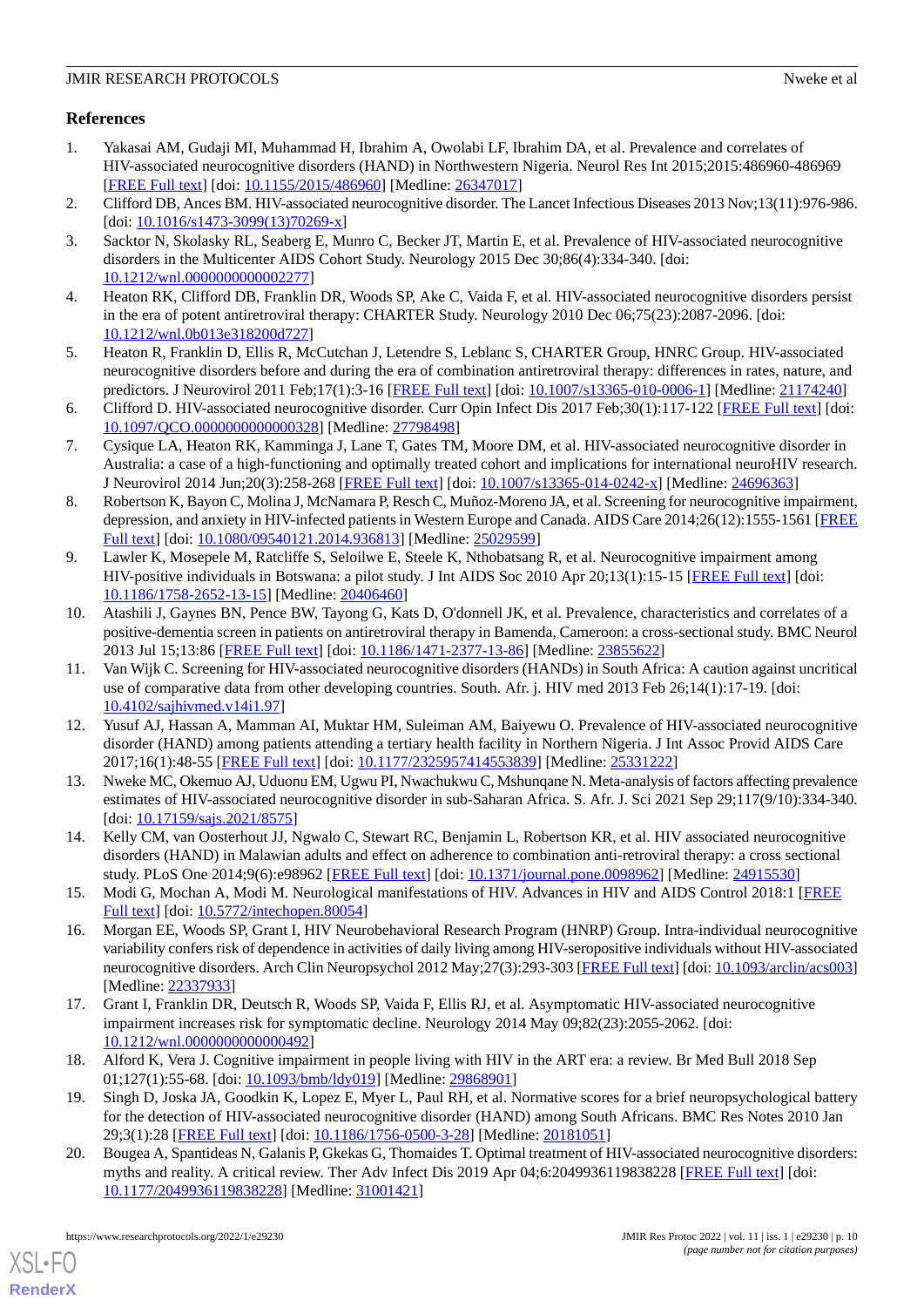- <span id="page-10-0"></span>21. Figuera-Losada M, Stathis M, Dorskind JM, Thomas AG, Bandaru VVR, Yoo S, et al. Cambinol, a novel inhibitor of neutral sphingomyelinase 2 shows neuroprotective properties. PLoS One 2015 May 26;10(5):e0124481 [[FREE Full text](https://dx.plos.org/10.1371/journal.pone.0124481)] [doi: [10.1371/journal.pone.0124481\]](http://dx.doi.org/10.1371/journal.pone.0124481) [Medline: [26010541\]](http://www.ncbi.nlm.nih.gov/entrez/query.fcgi?cmd=Retrieve&db=PubMed&list_uids=26010541&dopt=Abstract)
- <span id="page-10-2"></span><span id="page-10-1"></span>22. Singer EA, Thames AD. Neurobehavioral manifestations of human immunodeficiency virus/AIDS: diagnosis and treatment. Neurol Clin 2016 Feb;34(1):33-53 [\[FREE Full text\]](http://europepmc.org/abstract/MED/26613994) [doi: [10.1016/j.ncl.2015.08.003](http://dx.doi.org/10.1016/j.ncl.2015.08.003)] [Medline: [26613994](http://www.ncbi.nlm.nih.gov/entrez/query.fcgi?cmd=Retrieve&db=PubMed&list_uids=26613994&dopt=Abstract)]
- <span id="page-10-3"></span>23. McGuire JL, Barrett JS, Vezina HE, Spitsin S, Douglas SD. Adjuvant therapies for HIV-associated neurocognitive disorders. Ann Clin Transl Neurol 2014 Nov 23;1(11):938-952 [\[FREE Full text\]](https://doi.org/10.1002/acn3.131) [doi: [10.1002/acn3.131\]](http://dx.doi.org/10.1002/acn3.131) [Medline: [25540809\]](http://www.ncbi.nlm.nih.gov/entrez/query.fcgi?cmd=Retrieve&db=PubMed&list_uids=25540809&dopt=Abstract)
- 24. Collaboration of Observational HIV Epidemiological Research Europe (COHERE) in EuroCoord, Lewden C, Bouteloup V, De Wit S, Sabin C, Mocroft A, et al. All-cause mortality in treated HIV-infected adults with CD4 ≥500/mm3 compared with the general population: evidence from a large European observational cohort collaboration. Int J Epidemiol 2012 Apr 28;41(2):433-445. [doi: [10.1093/ije/dyr164\]](http://dx.doi.org/10.1093/ije/dyr164) [Medline: [22493325\]](http://www.ncbi.nlm.nih.gov/entrez/query.fcgi?cmd=Retrieve&db=PubMed&list_uids=22493325&dopt=Abstract)
- <span id="page-10-5"></span><span id="page-10-4"></span>25. Thakur K, Boubour A, Saylor D, Das M, Bearden DR, Birbeck GL. Global HIV neurology: a comprehensive review. AIDS 2019 Feb 01;33(2):163-184 [[FREE Full text](http://europepmc.org/abstract/MED/29547440)] [doi: [10.1097/QAD.0000000000001796\]](http://dx.doi.org/10.1097/QAD.0000000000001796) [Medline: [29547440\]](http://www.ncbi.nlm.nih.gov/entrez/query.fcgi?cmd=Retrieve&db=PubMed&list_uids=29547440&dopt=Abstract)
- 26. Olivier I, Cacabelos R, Naidoo V. Risk factors and pathogenesis of HIV-associated neurocognitive disorder: the role of host genetics. Int J Mol Sci 2018 Nov 14;19(11):3594 [\[FREE Full text\]](https://www.mdpi.com/resolver?pii=ijms19113594) [doi: [10.3390/ijms19113594](http://dx.doi.org/10.3390/ijms19113594)] [Medline: [30441796](http://www.ncbi.nlm.nih.gov/entrez/query.fcgi?cmd=Retrieve&db=PubMed&list_uids=30441796&dopt=Abstract)]
- <span id="page-10-10"></span>27. Kumar S, Himanshu D, Tandon R, Atam V, Sawlani KK, Verma SK. Prevalence of HIV associated neurocognitive disorder using Modified Mini Mental State Examination and its correlation with CD4 counts and anti-retroviral therapy. J Assoc Physicians India 2019 Apr;67(4):47-51. [Medline: [31299839](http://www.ncbi.nlm.nih.gov/entrez/query.fcgi?cmd=Retrieve&db=PubMed&list_uids=31299839&dopt=Abstract)]
- <span id="page-10-6"></span>28. Weber E, Blackstone K, Woods SP. Cognitive neurorehabilitation of HIV-associated neurocognitive disorders: a qualitative review and call to action. Neuropsychol Rev 2013 Mar 16;23(1):81-98 [[FREE Full text](http://europepmc.org/abstract/MED/23417497)] [doi: [10.1007/s11065-013-9225-6](http://dx.doi.org/10.1007/s11065-013-9225-6)] [Medline: [23417497](http://www.ncbi.nlm.nih.gov/entrez/query.fcgi?cmd=Retrieve&db=PubMed&list_uids=23417497&dopt=Abstract)]
- <span id="page-10-7"></span>29. Nweke M, Nombeko M, Govender N, Akineplu AO. Rehabilitation of HIV-associated neurocognitive disorder: a systematic scoping review of available interventions. Advances in Mental Health 2021 Sep 28:1-18. [doi: [10.1080/18387357.2021.1981142\]](http://dx.doi.org/10.1080/18387357.2021.1981142)
- <span id="page-10-9"></span><span id="page-10-8"></span>30. Meintjes G, Moorhouse MA, Carmona S, Davies N, Dlamini S, van Vuuren C, et al. Adult antiretroviral therapy guidelines 2017. South Afr J HIV Med 2017 Jul 14;18(1):776 [[FREE Full text\]](http://europepmc.org/abstract/MED/29568644) [doi: [10.4102/sajhivmed.v18i1.776\]](http://dx.doi.org/10.4102/sajhivmed.v18i1.776) [Medline: [29568644\]](http://www.ncbi.nlm.nih.gov/entrez/query.fcgi?cmd=Retrieve&db=PubMed&list_uids=29568644&dopt=Abstract)
- 31. Cui MY, Lin Y, Sheng JY, Zhang X, Cui RJ. Exercise intervention associated with cognitive improvement in Alzheimer's disease. Neural Plast 2018;2018:9234105-9234110 [[FREE Full text](https://doi.org/10.1155/2018/9234105)] [doi: [10.1155/2018/9234105\]](http://dx.doi.org/10.1155/2018/9234105) [Medline: [29713339](http://www.ncbi.nlm.nih.gov/entrez/query.fcgi?cmd=Retrieve&db=PubMed&list_uids=29713339&dopt=Abstract)]
- <span id="page-10-11"></span>32. McDermott A, Zaporojan L, McNamara P, Doherty CP, Redmond J, Forde C, et al. The effects of a 16-week aerobic exercise programme on cognitive function in people living with HIV. AIDS Care 2017 Jun 28;29(6):667-674. [doi: [10.1080/09540121.2016.1263723\]](http://dx.doi.org/10.1080/09540121.2016.1263723) [Medline: [27892704\]](http://www.ncbi.nlm.nih.gov/entrez/query.fcgi?cmd=Retrieve&db=PubMed&list_uids=27892704&dopt=Abstract)
- <span id="page-10-12"></span>33. Wykes T, Spaulding WD. Thinking about the future cognitive remediation therapy--what works and could we do better? Schizophr Bull 2011 Sep 22;37 Suppl 2(suppl 2):S80-S90 [\[FREE Full text\]](http://europepmc.org/abstract/MED/21860051) [doi: [10.1093/schbul/sbr064](http://dx.doi.org/10.1093/schbul/sbr064)] [Medline: [21860051](http://www.ncbi.nlm.nih.gov/entrez/query.fcgi?cmd=Retrieve&db=PubMed&list_uids=21860051&dopt=Abstract)]
- <span id="page-10-14"></span><span id="page-10-13"></span>34. Boivin MJ, Busman RA, Parikh SM, Bangirana P, Page CF, Opoka RO, et al. A pilot study of the neuropsychological benefits of computerized cognitive rehabilitation in Ugandan children with HIV. Neuropsychology 2010 Sep;24(5):667-673. [doi: [10.1037/a0019312\]](http://dx.doi.org/10.1037/a0019312) [Medline: [20804255](http://www.ncbi.nlm.nih.gov/entrez/query.fcgi?cmd=Retrieve&db=PubMed&list_uids=20804255&dopt=Abstract)]
- <span id="page-10-15"></span>35. Becker JT, Dew MA, Aizenstein HJ, Lopez OL, Morrow L, Saxton J, et al. A pilot study of the effects of internet-based cognitive stimulation on neuropsychological function in HIV disease. Disabil Rehabil 2012 Mar 30;34(21):1848-1852 [[FREE Full text](http://europepmc.org/abstract/MED/22458375)] [doi: [10.3109/09638288.2012.667188\]](http://dx.doi.org/10.3109/09638288.2012.667188) [Medline: [22458375\]](http://www.ncbi.nlm.nih.gov/entrez/query.fcgi?cmd=Retrieve&db=PubMed&list_uids=22458375&dopt=Abstract)
- 36. Vance D, Cody S, Moneyham L. Remediating HIV-associated neurocognitive disorders via cognitive training: a perspective on neurocognitive aging. Interdiscip Top Gerontol Geriatr 2017;42:173-186. [doi: [10.1159/000448562](http://dx.doi.org/10.1159/000448562)] [Medline: [27875832](http://www.ncbi.nlm.nih.gov/entrez/query.fcgi?cmd=Retrieve&db=PubMed&list_uids=27875832&dopt=Abstract)]
- <span id="page-10-16"></span>37. Chin LM, Keyser RE, Dsurney J, Chan L. Improved cognitive performance following aerobic exercise training in people with traumatic brain injury. Arch Phys Med Rehabil 2015 Apr;96(4):754-759 [[FREE Full text](http://europepmc.org/abstract/MED/25433219)] [doi: [10.1016/j.apmr.2014.11.009\]](http://dx.doi.org/10.1016/j.apmr.2014.11.009) [Medline: [25433219](http://www.ncbi.nlm.nih.gov/entrez/query.fcgi?cmd=Retrieve&db=PubMed&list_uids=25433219&dopt=Abstract)]
- <span id="page-10-17"></span>38. ten Brinke LF, Bolandzadeh N, Nagamatsu LS, Hsu CL, Davis JC, Miran-Khan K, et al. Aerobic exercise increases hippocampal volume in older women with probable mild cognitive impairment: a 6-month randomised controlled trial. Br J Sports Med 2015 Feb 07;49(4):248-254 [\[FREE Full text\]](http://europepmc.org/abstract/MED/24711660) [doi: [10.1136/bjsports-2013-093184](http://dx.doi.org/10.1136/bjsports-2013-093184)] [Medline: [24711660](http://www.ncbi.nlm.nih.gov/entrez/query.fcgi?cmd=Retrieve&db=PubMed&list_uids=24711660&dopt=Abstract)]
- <span id="page-10-18"></span>39. Suzuki T, Shimada H, Makizako H, Doi T, Yoshida D, Ito K, et al. A randomized controlled trial of multicomponent exercise in older adults with mild cognitive impairment. PLoS One 2013;8(4):e61483 [\[FREE Full text](https://dx.plos.org/10.1371/journal.pone.0061483)] [doi: [10.1371/journal.pone.0061483\]](http://dx.doi.org/10.1371/journal.pone.0061483) [Medline: [23585901](http://www.ncbi.nlm.nih.gov/entrez/query.fcgi?cmd=Retrieve&db=PubMed&list_uids=23585901&dopt=Abstract)]
- 40. O'Brien KK, Solomon P, Trentham B, MacLachlan D, MacDermid J, Tynan A, et al. Evidence-informed recommendations for rehabilitation with older adults living with HIV: a knowledge synthesis. BMJ Open 2014 May 14;4(5):e004692 [\[FREE](https://bmjopen.bmj.com/lookup/pmidlookup?view=long&pmid=24833687) [Full text\]](https://bmjopen.bmj.com/lookup/pmidlookup?view=long&pmid=24833687) [doi: [10.1136/bmjopen-2013-004692](http://dx.doi.org/10.1136/bmjopen-2013-004692)] [Medline: [24833687\]](http://www.ncbi.nlm.nih.gov/entrez/query.fcgi?cmd=Retrieve&db=PubMed&list_uids=24833687&dopt=Abstract)
- 41. Dufour CA, Marquine MJ, Fazeli PL, Umlauf A, Henry BL, Zlatar Z, HIV Neurobehavioral Research Program Group. A longitudinal analysis of the impact of physical activity on neurocognitive functioning among HIV-infected adults. AIDS Behav 2018 May 19;22(5):1562-1572 [\[FREE Full text](http://europepmc.org/abstract/MED/27990580)] [doi: [10.1007/s10461-016-1643-z](http://dx.doi.org/10.1007/s10461-016-1643-z)] [Medline: [27990580](http://www.ncbi.nlm.nih.gov/entrez/query.fcgi?cmd=Retrieve&db=PubMed&list_uids=27990580&dopt=Abstract)]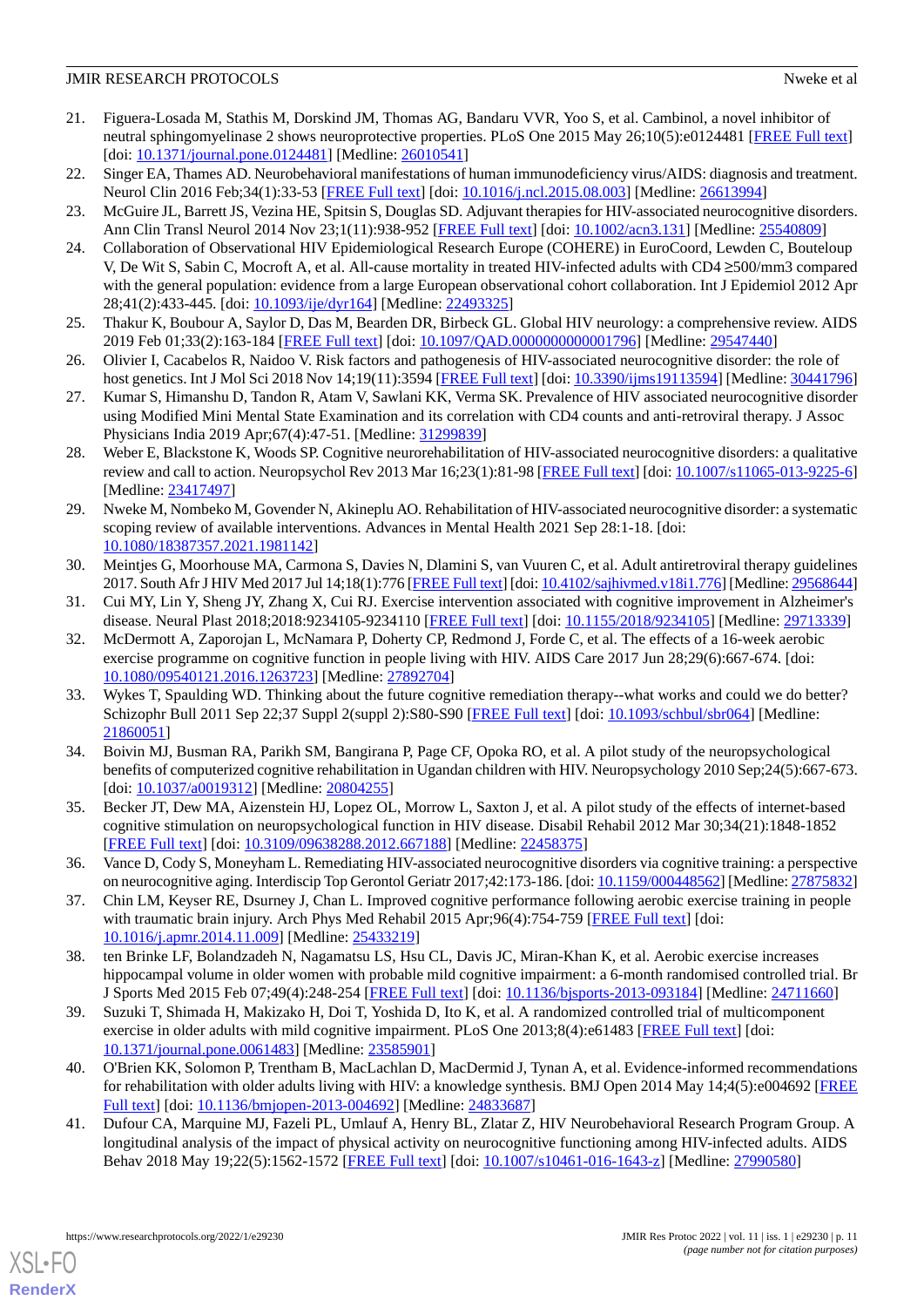- <span id="page-11-0"></span>42. Monroe A, Zhang L, Jacobson L, Plankey M, Brown T, Miller E, et al. The association between physical activity and cognition in men with and without HIV infection. HIV Med 2017 Sep 13;18(8):555-563 [\[FREE Full text\]](https://doi.org/10.1111/hiv.12490) [doi: [10.1111/hiv.12490](http://dx.doi.org/10.1111/hiv.12490)] [Medline: [28294530\]](http://www.ncbi.nlm.nih.gov/entrez/query.fcgi?cmd=Retrieve&db=PubMed&list_uids=28294530&dopt=Abstract)
- <span id="page-11-1"></span>43. Nweke M, Mshunqane N, Govender N, Akinpelu O. Physiological effects of physical activity on neurocognitive function in people living with HIV : a systematic review of intervention and observational studies. African Journal for Physical Activity and Health Sciences (AJPHES) 2021 Mar;27(1):101-122. [doi: [10.37597/ajphes.2021.27.1.8\]](http://dx.doi.org/10.37597/ajphes.2021.27.1.8)
- <span id="page-11-3"></span><span id="page-11-2"></span>44. Patten AR, Sickmann H, Hryciw BN, Kucharsky T, Parton R, Kernick A, et al. Long-term exercise is needed to enhance synaptic plasticity in the hippocampus. Learn Mem 2013 Oct 16;20(11):642-647. [doi: [10.1101/lm.030635.113\]](http://dx.doi.org/10.1101/lm.030635.113) [Medline: [24131795](http://www.ncbi.nlm.nih.gov/entrez/query.fcgi?cmd=Retrieve&db=PubMed&list_uids=24131795&dopt=Abstract)]
- <span id="page-11-4"></span>45. Enette L, Vogel T, Fanon JL, Lang PO. Effect of interval and continuous aerobic training on basal serum and plasma brain-derived neurotrophic factor values in seniors: a systematic review of intervention studies. Rejuvenation Res 2017 Dec;20(6):473-483. [doi: [10.1089/rej.2016.1886](http://dx.doi.org/10.1089/rej.2016.1886)] [Medline: [28498065](http://www.ncbi.nlm.nih.gov/entrez/query.fcgi?cmd=Retrieve&db=PubMed&list_uids=28498065&dopt=Abstract)]
- <span id="page-11-5"></span>46. Walker AJ, Bassett DR, Duey WJ, Howley ET, Bond V, Torok DJ, et al. Cardiovascular and plasma catecholamine responses to exercise in blacks and whites. Hypertension 1992 Oct;20(4):542-548. [doi: [10.1161/01.hyp.20.4.542\]](http://dx.doi.org/10.1161/01.hyp.20.4.542) [Medline: [1398889](http://www.ncbi.nlm.nih.gov/entrez/query.fcgi?cmd=Retrieve&db=PubMed&list_uids=1398889&dopt=Abstract)]
- <span id="page-11-6"></span>47. Ezema CI, Okwuchukwu CK, Amarachukwu CN, Nweke MC, Obiekwe C, Okafor CI, et al. Effect of a single bout interval aerobic exercise on blood glucose level in type 2 diabetes mellitus patients. Ind. Jour. of Physioth. and Occupat. Therapy - An Inter. Jour 2019;13(4):206. [doi: [10.5958/0973-5674.2019.00162.x\]](http://dx.doi.org/10.5958/0973-5674.2019.00162.x)
- <span id="page-11-7"></span>48. Lamina S, Okoye C. Effect of interval training program on white blood cell count in the management of hypertension: A randomized controlled study. Niger Med J 2011 Oct;52(4):271-277 [\[FREE Full text\]](http://www.nigeriamedj.com/article.asp?issn=0300-1652;year=2011;volume=52;issue=4;spage=271;epage=277;aulast=Lamina) [doi: [10.4103/0300-1652.93803\]](http://dx.doi.org/10.4103/0300-1652.93803) [Medline: [22529513](http://www.ncbi.nlm.nih.gov/entrez/query.fcgi?cmd=Retrieve&db=PubMed&list_uids=22529513&dopt=Abstract)]
- <span id="page-11-8"></span>49. American College of Sports Medicine. Physical activity, physical fitness, and hypertension. Medicine & Science in Sports & Exercise 1993;25(10):1. [doi: [10.1249/00005768-199310000-00024](http://dx.doi.org/10.1249/00005768-199310000-00024)]
- <span id="page-11-9"></span>50. Carey C, Woods S, Rippeth J, Gonzalez R, Moore DJ, Marcotte TD, HNRC Group. Initial validation of a screening battery for the detection of HIV-associated cognitive impairment. Clin Neuropsychol 2004 May;18(2):234-248 [\[FREE Full text\]](https://pubmed.ncbi.nlm.nih.gov/?term=Marcotte+TD&cauthor_id=15587671) [doi: [10.1080/13854040490501448](http://dx.doi.org/10.1080/13854040490501448)] [Medline: [15587671\]](http://www.ncbi.nlm.nih.gov/entrez/query.fcgi?cmd=Retrieve&db=PubMed&list_uids=15587671&dopt=Abstract)
- <span id="page-11-10"></span>51. Towe S, Patel P, Meade CS. The acceptability and potential utility of cognitive training to improve working memory in persons living with HIV: a preliminary randomized trial. J Assoc Nurses AIDS Care 2017;28(4):633-643 [\[FREE Full text](http://europepmc.org/abstract/MED/28442186)] [doi: [10.1016/j.jana.2017.03.007\]](http://dx.doi.org/10.1016/j.jana.2017.03.007) [Medline: [28442186](http://www.ncbi.nlm.nih.gov/entrez/query.fcgi?cmd=Retrieve&db=PubMed&list_uids=28442186&dopt=Abstract)]
- <span id="page-11-11"></span>52. Royal W, Cherner M, Carr J, Habib AG, Akomolafe A, Abimiku A, et al. Clinical features and preliminary studies of virological correlates of neurocognitive impairment among HIV-infected individuals in Nigeria. J Neurovirol 2012 Jun 18;18(3):191-199 [[FREE Full text](http://europepmc.org/abstract/MED/22528480)] [doi: [10.1007/s13365-012-0097-y\]](http://dx.doi.org/10.1007/s13365-012-0097-y) [Medline: [22528480](http://www.ncbi.nlm.nih.gov/entrez/query.fcgi?cmd=Retrieve&db=PubMed&list_uids=22528480&dopt=Abstract)]
- <span id="page-11-13"></span><span id="page-11-12"></span>53. Akolo C, Royal W, Cherner M, Okwuasaba K, Eyzaguirre L, Adebiyi R, et al. Neurocognitive impairment associated with predominantly early stage HIV infection in Abuja, Nigeria. J Neurovirol 2014 Aug 14;20(4):380-387 [[FREE Full text](http://europepmc.org/abstract/MED/24927825)] [doi: [10.1007/s13365-014-0254-6](http://dx.doi.org/10.1007/s13365-014-0254-6)] [Medline: [24927825\]](http://www.ncbi.nlm.nih.gov/entrez/query.fcgi?cmd=Retrieve&db=PubMed&list_uids=24927825&dopt=Abstract)
- <span id="page-11-15"></span><span id="page-11-14"></span>54. Antinori A, Arendt G, Becker JT, Brew BJ, Byrd DA, Cherner M, et al. Updated research nosology for HIV-associated neurocognitive disorders. Neurology 2007 Oct 03;69(18):1789-1799. [doi: [10.1212/01.wnl.0000287431.88658.8b](http://dx.doi.org/10.1212/01.wnl.0000287431.88658.8b)]
- <span id="page-11-16"></span>55. Beck AT. An inventory for measuring depression. Arch Gen Psychiatry 1961 Jun 01;4(6):561-571. [doi: [10.1001/archpsyc.1961.01710120031004](http://dx.doi.org/10.1001/archpsyc.1961.01710120031004)] [Medline: [13688369](http://www.ncbi.nlm.nih.gov/entrez/query.fcgi?cmd=Retrieve&db=PubMed&list_uids=13688369&dopt=Abstract)]
- 56. Groth-Marnat G. The handbook of psychological assessment, 2nd edition. New York, NY: John Wiley & Sons; 1990.
- <span id="page-11-17"></span>57. Beck AT, Steer RA, Carbin MG. Psychometric properties of the Beck Depression Inventory: Twenty-five years of evaluation. Clinical Psychology Review 1988 Jan;8(1):77-100. [doi: [10.1016/0272-7358\(88\)90050-5\]](http://dx.doi.org/10.1016/0272-7358(88)90050-5)
- <span id="page-11-18"></span>58. Babor T, Higgins-Biddle J, Saunders JB, Monteiro MG. AUDIT: the Alcohol Use Disorders Identification Test : guidelines for use in primary health care. World Health Organization. 2001. URL:<https://apps.who.int/iris/handle/10665/67205> [accessed 2021-12-22]
- <span id="page-11-20"></span><span id="page-11-19"></span>59. Skinner HA. The drug abuse screening test. Addictive Behaviors 1982 Jan;7(4):363-371. [doi: [10.1016/0306-4603\(82\)90005-3](http://dx.doi.org/10.1016/0306-4603(82)90005-3)]
- <span id="page-11-21"></span>60. Sacktor N, Wong M, Nakasujja N, Skolasky R, Selnes O, Musisi S, et al. The International HIV Dementia Scale: A new rapid screening test for HIV dementia. AIDS 2005;19:1367-1374. [doi: [10.1097/01.aids.0000180790.77379.3a\]](http://dx.doi.org/10.1097/01.aids.0000180790.77379.3a)
- <span id="page-11-22"></span>61. Benton AL, Hamsher KS, Sivan AB. Multilingual aplasia examination, 2nd edition. Iowa City, IA: AJA Associates; 1983.
- <span id="page-11-23"></span>62. Lezak MD, Howieson DB, Loring DW. Neuropsychological assessment, 4th edition. New York, NY: Oxford University Press; 2004.
- 63. Bizzozero I, Scotti S, Clerici F, Pomati S, Laiacona M, Capitani E. On which abilities are category fluency and letter fluency grounded? A confirmatory factor analysis of 53 Alzheimer's dementia patients. Dement Geriatr Cogn Dis Extra 2013 Jan;3(1):179-191 [\[FREE Full text\]](https://www.karger.com?DOI=10.1159/000351418) [doi: [10.1159/000351418](http://dx.doi.org/10.1159/000351418)] [Medline: [23885263\]](http://www.ncbi.nlm.nih.gov/entrez/query.fcgi?cmd=Retrieve&db=PubMed&list_uids=23885263&dopt=Abstract)
- 64. Brandt J, Benedict R. Hopkins Verbal Learning Test-Revised Professional Manual. Lutz, FL: Psychological Assessment Resources, Inc; 2001.
- 65. Lacritz LH, Cullum CM, Weiner MF, Rosenberg RN. Comparison of the Hopkins Verbal Learning Test-Revised to the California Verbal Learning Test in Alzheimer's disease. Applied Neuropsychology 2010 Jun 07;8(3):180-184. [doi: [10.1207/s15324826an0803\\_8](http://dx.doi.org/10.1207/s15324826an0803_8)]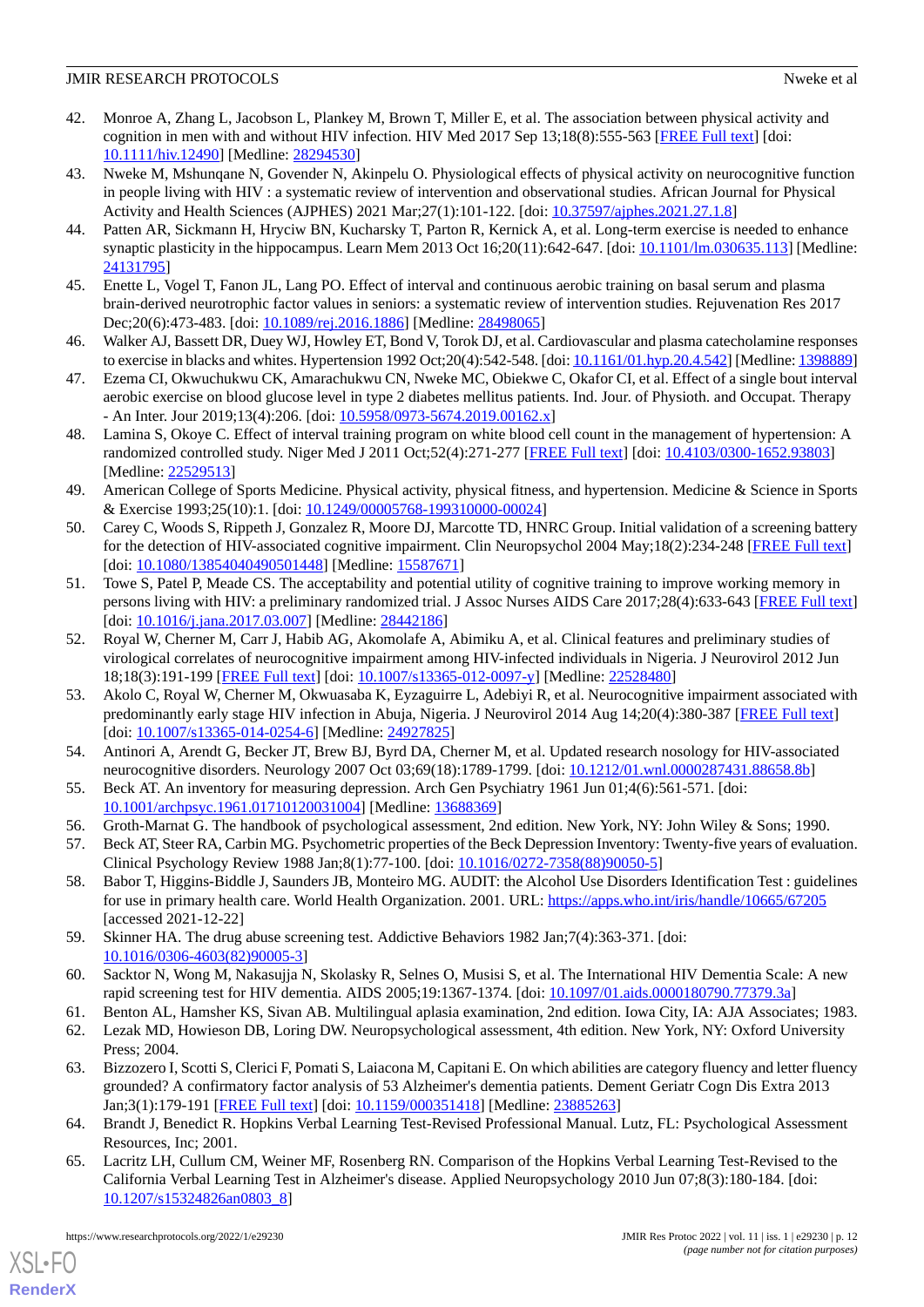- <span id="page-12-0"></span>66. Reitan RM, Wolfson D. The Halstead-Reitan neuropsychological test battery: Theory and clinical interpretation. Tucson, AZ: Neuropsychology Press; 1993.
- <span id="page-12-2"></span><span id="page-12-1"></span>67. Llinàs-Reglà J, Vilalta-Franch J, López-Pousa S, Calvó-Perxas L, Torrents Rodas D, Garre-Olmo J. The Trail Making Test. Assessment 2017 Mar 28;24(2):183-196. [doi: [10.1177/1073191115602552](http://dx.doi.org/10.1177/1073191115602552)] [Medline: [26318386\]](http://www.ncbi.nlm.nih.gov/entrez/query.fcgi?cmd=Retrieve&db=PubMed&list_uids=26318386&dopt=Abstract)
- <span id="page-12-3"></span>68. Stern R, White T. NAB Digits Forward/Digits Backward Test: Professional Manual. Lutz, FL: Psychological Assessment Resources, Inc; 2009.
- <span id="page-12-4"></span>69. Hsiung P, Fang C, Chang Y, Chen M, Wang J. Comparison of WHOQOL-bREF and SF-36 in patients with HIV infection. Qual Life Res 2005 Feb;14(1):141-150. [doi: [10.1007/s11136-004-6252-z](http://dx.doi.org/10.1007/s11136-004-6252-z)] [Medline: [15789948\]](http://www.ncbi.nlm.nih.gov/entrez/query.fcgi?cmd=Retrieve&db=PubMed&list_uids=15789948&dopt=Abstract)
- <span id="page-12-5"></span>70. Tumusiime D, Stewart A, Venter F. Effect of physiotherapeutic exercises on peripheral neuropathy, functional limitations of lower extremity and quality of life in people with HIV. Physiotherapy 2015 May;101:e1547-e1548. [doi: [10.1016/j.physio.2015.03.1542](http://dx.doi.org/10.1016/j.physio.2015.03.1542)]
- <span id="page-12-6"></span>71. Jang Y, Hsieh C, Wang Y, Wu Y. A validity study of the WHOQOL-BREF assessment in persons with traumatic spinal cord injury. Arch Phys Med Rehabil 2004 Nov;85(11):1890-1895. [doi: [10.1016/j.apmr.2004.02.032\]](http://dx.doi.org/10.1016/j.apmr.2004.02.032) [Medline: [15520987](http://www.ncbi.nlm.nih.gov/entrez/query.fcgi?cmd=Retrieve&db=PubMed&list_uids=15520987&dopt=Abstract)]
- <span id="page-12-7"></span>72. International Classification of Functioning, Disability and Health (ICF). World Health Organization. URL: [https://www.](https://www.who.int/standards/classifications/international-classification-of-functioning-disability-and-health) [who.int/standards/classifications/international-classification-of-functioning-disability-and-health](https://www.who.int/standards/classifications/international-classification-of-functioning-disability-and-health) [accessed 2021-12-22]
- <span id="page-12-8"></span>73. Morley D, Dummett S, Kelly L, Dawson J, Fitzpatrick R, Jenkinson C. Validation of the Oxford Participation and Activities Questionnaire. PROM 2016 Jun:73. [doi: [10.2147/prom.s96822](http://dx.doi.org/10.2147/prom.s96822)]
- <span id="page-12-9"></span>74. Kelly L, Dummett S, Dawson J, Churchman D, Fitzpatrick R, Jenkinson C, et al. Pretesting an e-based version of the Oxford Participation & Activities Questionnaire (Ox-Paq). Value in Health 2016 Nov;19(7):A485. [doi: [10.1016/j.jval.2016.09.804\]](http://dx.doi.org/10.1016/j.jval.2016.09.804)
- <span id="page-12-10"></span>75. Herdman M, Gudex C, Lloyd A, Janssen M, Kind P, Parkin D, et al. Development and preliminary testing of the new five-level version of EQ-5D (EQ-5D-5L). Qual Life Res 2011 Dec 9;20(10):1727-1736 [\[FREE Full text\]](http://europepmc.org/abstract/MED/21479777) [doi: [10.1007/s11136-011-9903-x\]](http://dx.doi.org/10.1007/s11136-011-9903-x) [Medline: [21479777](http://www.ncbi.nlm.nih.gov/entrez/query.fcgi?cmd=Retrieve&db=PubMed&list_uids=21479777&dopt=Abstract)]
- <span id="page-12-11"></span>76. Warburton DE, Jamnik VK, Bredin SS, McKenzie DC, Stone J, Shephard RJ, et al. Evidence-based risk assessment and recommendations for physical activity clearance: an introduction. Appl Physiol Nutr Metab 2011 Jul;36 Suppl 1(S1):S1-S2 [[FREE Full text](https://cdnsciencepub.com/doi/abs/10.1139/h11-060?url_ver=Z39.88-2003&rfr_id=ori:rid:crossref.org&rfr_dat=cr_pub%3dpubmed)] [doi: [10.1139/h11-060](http://dx.doi.org/10.1139/h11-060)] [Medline: [21800937\]](http://www.ncbi.nlm.nih.gov/entrez/query.fcgi?cmd=Retrieve&db=PubMed&list_uids=21800937&dopt=Abstract)
- <span id="page-12-12"></span>77. Whitfield GP, Pettee Gabriel KK, Rahbar MH, Kohl HW. Application of the American Heart Association/American College of Sports Medicine Adult preparticipation screening checklist to a nationally representative sample of US adults aged ≥40 years from the National Health and Nutrition Examination Survey 2001 to 2004. Circulation 2014 Mar 11;129(10):1113-1120. [doi: [10.1161/circulationaha.113.004160\]](http://dx.doi.org/10.1161/circulationaha.113.004160)
- <span id="page-12-14"></span><span id="page-12-13"></span>78. Musa DI, Ibrahim DM, Toriola AL. Cardiorespiratory fitness and risk factors of CHD in pre-adolescent Nigerian girls. Journal of Human Movement Studies 2002;42(6):455-465.
- <span id="page-12-15"></span>79. MacDougall JD, Wenger HA. In: Wenger HA, Green HJ, MacDougall JD, editors. Physiological testing of the high performance athletes. Champaign, IL: Human Kinetics Books; 1991.
- <span id="page-12-16"></span>80. International standards for anthropometric assessment. Patche Fstroom, South Africa: International Society for the Advancement of Kinanthropometry; 2001.
- <span id="page-12-17"></span>81. Barbieri M. Is chronic inflammation a determinant of blood pressure in the elderly? American Journal of Hypertension 2003 Jul;16(7):537-543. [doi: [10.1016/s0895-7061\(03\)00861-6](http://dx.doi.org/10.1016/s0895-7061(03)00861-6)]
- <span id="page-12-18"></span>82. Campbell PJ, Aurelius S, Blowes G, Harvey D. Decrease in CD4 lymphocyte counts with rest; implications for the monitoring of HIV infection. Int J STD AIDS 1997 Jul 25;8(7):423-426. [doi: [10.1258/0956462971920460](http://dx.doi.org/10.1258/0956462971920460)] [Medline: [9228588](http://www.ncbi.nlm.nih.gov/entrez/query.fcgi?cmd=Retrieve&db=PubMed&list_uids=9228588&dopt=Abstract)]
- <span id="page-12-19"></span>83. Nnadi O, Liwenga ET, Lyimo JG, Madukwe MC. Impacts of variability and change in rainfall on gender of farmers in Anambra, Southeast Nigeria. Heliyon 2019 Jul;5(7):e02085 [\[FREE Full text](https://linkinghub.elsevier.com/retrieve/pii/S2405-8440(19)35745-7)] [doi: [10.1016/j.heliyon.2019.e02085](http://dx.doi.org/10.1016/j.heliyon.2019.e02085)] [Medline: [31384680](http://www.ncbi.nlm.nih.gov/entrez/query.fcgi?cmd=Retrieve&db=PubMed&list_uids=31384680&dopt=Abstract)]
- <span id="page-12-20"></span>84. Antiretroviral therapy for HIV infection in adults and adolescents: recommendations for a public health approach. World Health Organization. URL: <https://apps.who.int/iris/handle/10665/44379> [accessed 2021-12-22]
- 85. Report on the Global HIV/AIDS Epidemic. UNAIDS. 2010. URL:<http://www.unaids.org/globalreport/> [accessed 2021-12-22]
- <span id="page-12-21"></span>86. Hardie D, Korsman S, Ameer S, Vojnov L, Hsiao NY. Reliability of plasma HIV viral load testing beyond 24 hours: Insights gained from a study in a routine diagnostic laboratory. PLoS One 2019;14(7):e0219381 [\[FREE Full text\]](https://dx.plos.org/10.1371/journal.pone.0219381) [doi: [10.1371/journal.pone.0219381\]](http://dx.doi.org/10.1371/journal.pone.0219381) [Medline: [31269089](http://www.ncbi.nlm.nih.gov/entrez/query.fcgi?cmd=Retrieve&db=PubMed&list_uids=31269089&dopt=Abstract)]
- <span id="page-12-22"></span>87. Stark NJ. Managing Adverse Events and Effects during Clinical Trials. Medical Device & Diagnostic Industry. 1999 Jul 01. URL: <https://www.mddionline.com/news/managing-adverse-events-and-effects-during-clinical-trials> [accessed 2021-12-22]
- <span id="page-12-23"></span>88. Niemeijer A, Lund H, Stafne SN, Ipsen T, Goldschmidt C, Jørgensen CT, et al. Adverse events of exercise therapy in randomised controlled trials: a systematic review and meta-analysis. Br J Sports Med 2020 Sep;54(18):1073-1080. [doi: [10.1136/bjsports-2018-100461](http://dx.doi.org/10.1136/bjsports-2018-100461)] [Medline: [31563884\]](http://www.ncbi.nlm.nih.gov/entrez/query.fcgi?cmd=Retrieve&db=PubMed&list_uids=31563884&dopt=Abstract)
- 89. Bernstein SL, Feldman J. Incentives to participate in clinical trials: practical and ethical considerations. Am J Emerg Med 2015 Sep;33(9):1197-1200 [\[FREE Full text\]](http://europepmc.org/abstract/MED/26095131) [doi: [10.1016/j.ajem.2015.05.020](http://dx.doi.org/10.1016/j.ajem.2015.05.020)] [Medline: [26095131](http://www.ncbi.nlm.nih.gov/entrez/query.fcgi?cmd=Retrieve&db=PubMed&list_uids=26095131&dopt=Abstract)]
- 90. Mapstone J, Elbourne D, Roberts I. Strategies to improve recruitment to research studies. Cochrane Database Syst Rev 2007 Apr 18;2(2):MR000013. [doi: [10.1002/14651858.MR000013.pub3](http://dx.doi.org/10.1002/14651858.MR000013.pub3)] [Medline: [17443634\]](http://www.ncbi.nlm.nih.gov/entrez/query.fcgi?cmd=Retrieve&db=PubMed&list_uids=17443634&dopt=Abstract)